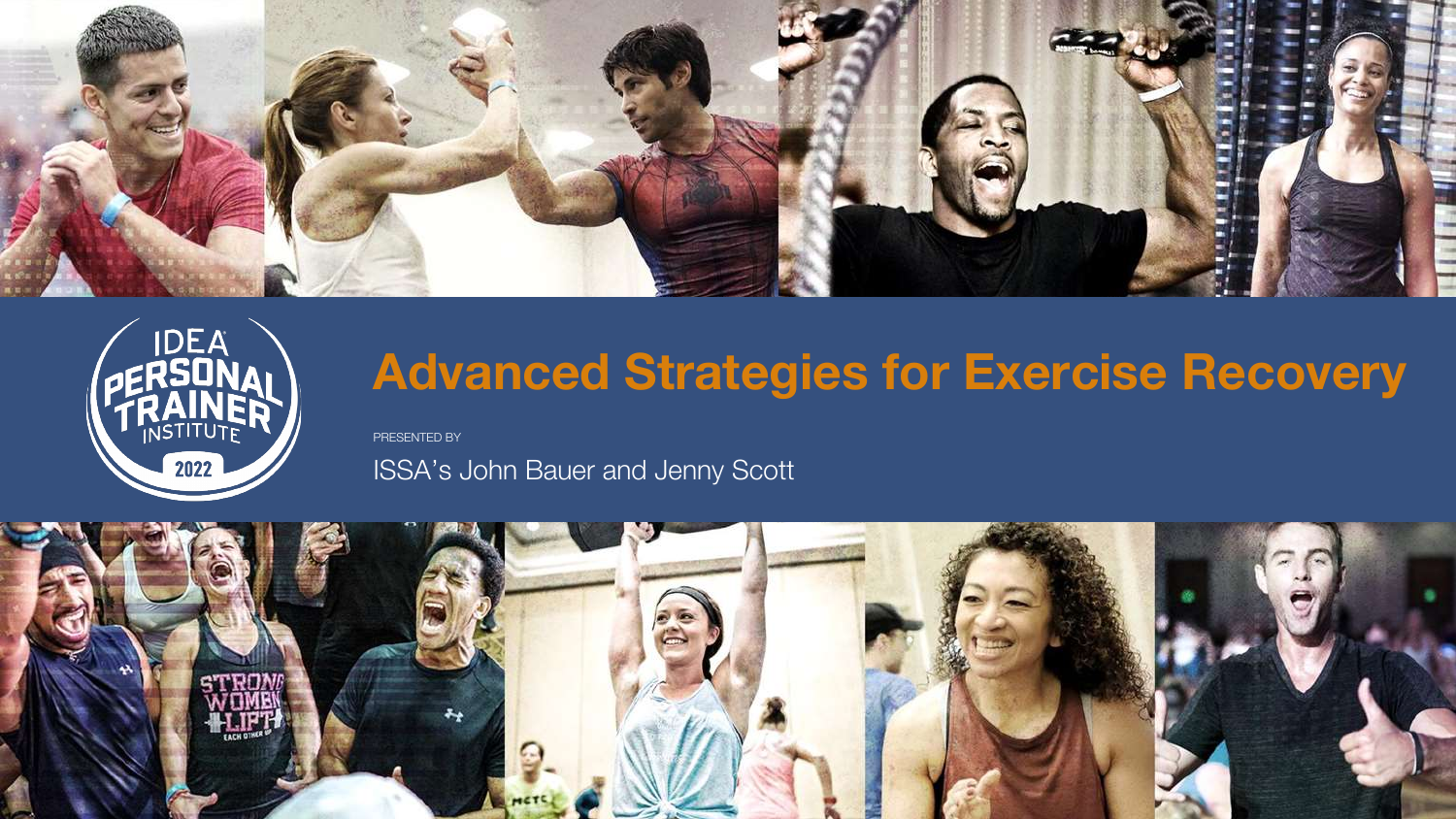# What We are Covering Today?



What is exercise recovery?

What are we recovering from?

Recovery modalities

Wearable technology

Recovery guidelines by therapy

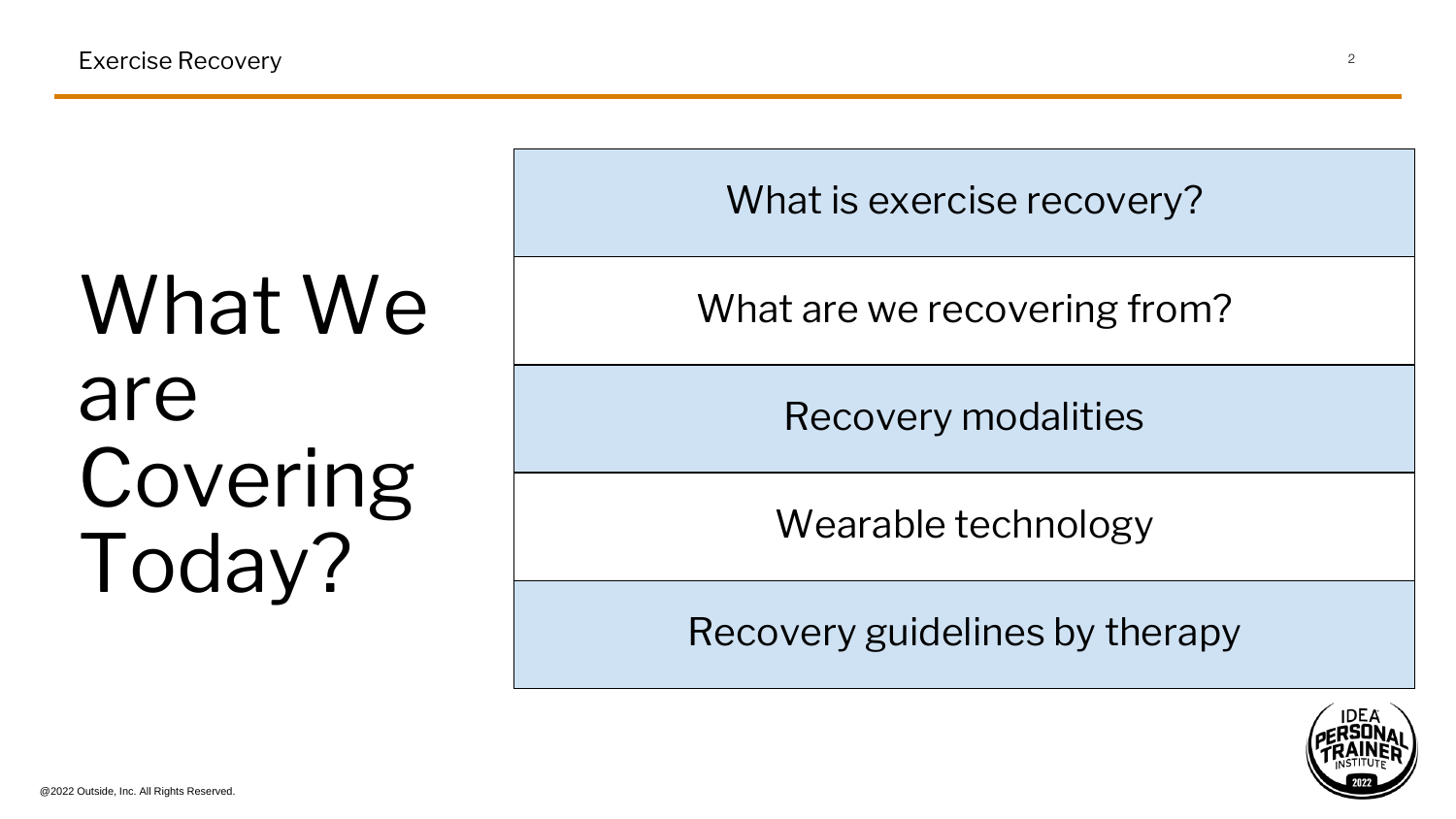## What is exercise Recovery?

Sports, high-intensity training, and in some cases simple training programs are done to excess.

Fatigue and poor performance are symptoms



A way to mitigate the stressors we encounter

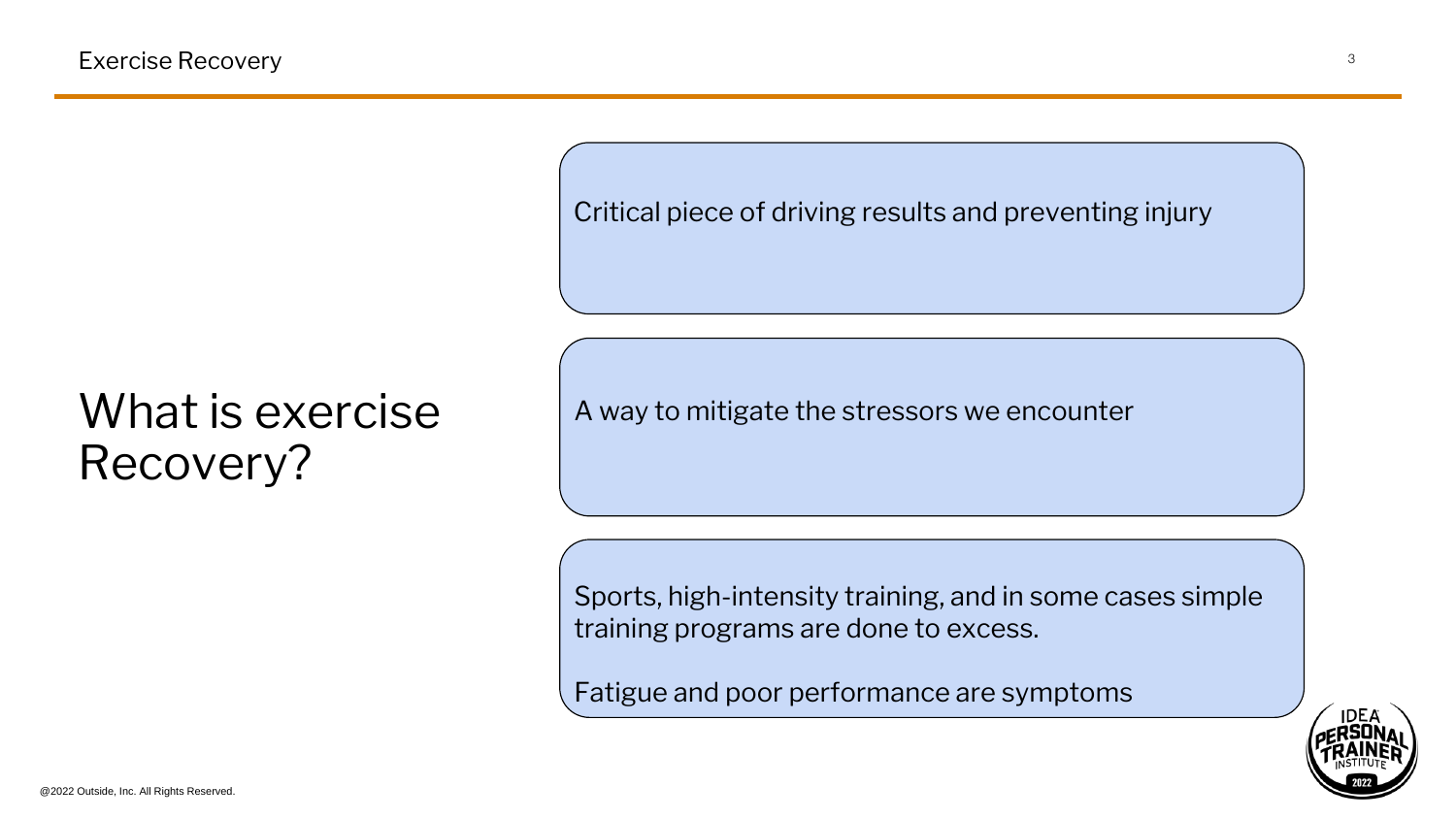## What is exercise Recovery?

**SOCIAL OCCUPATIONAL FINANCIAL** 



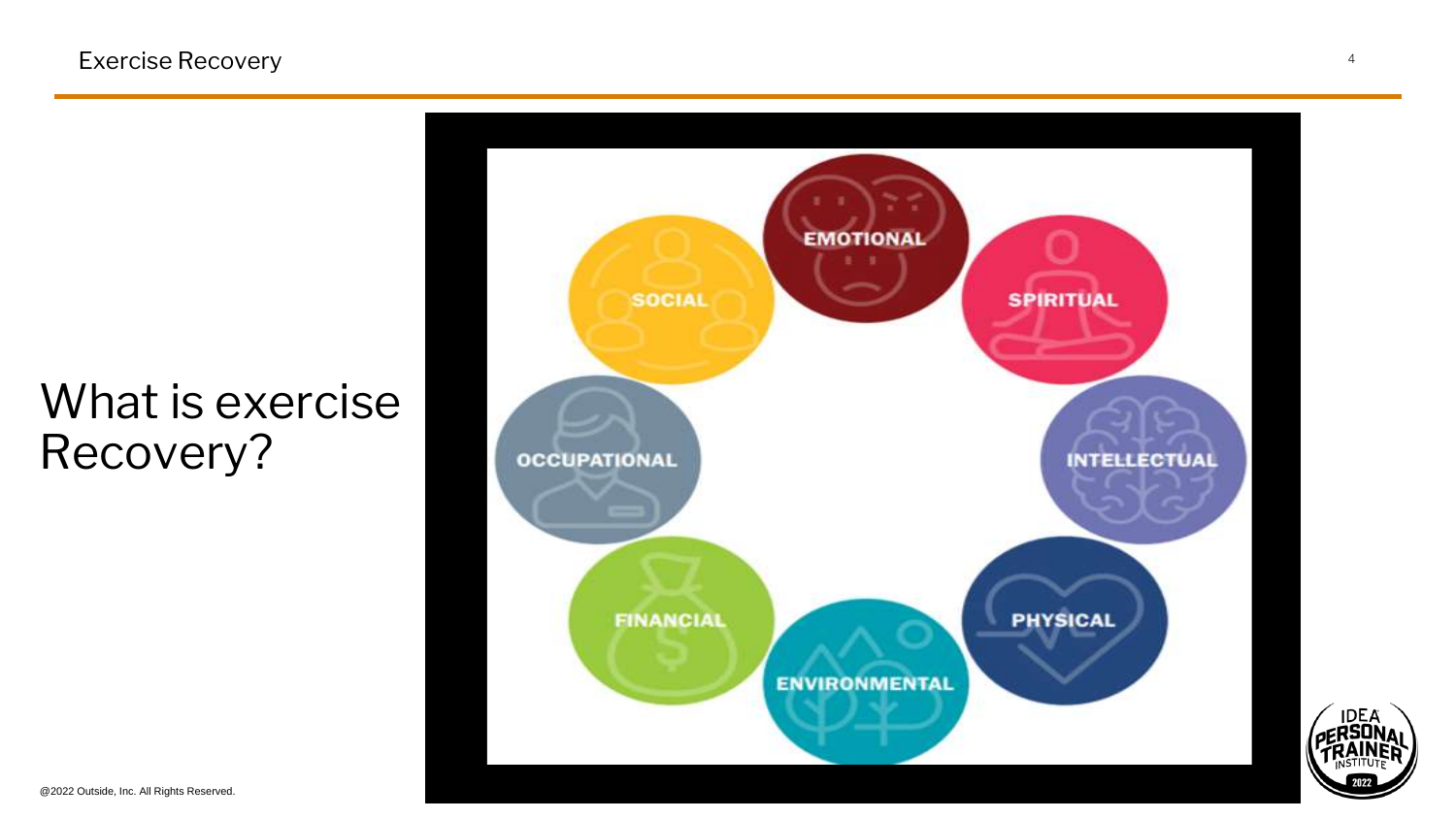## Top Fitness Trends





#### Exercise Recovery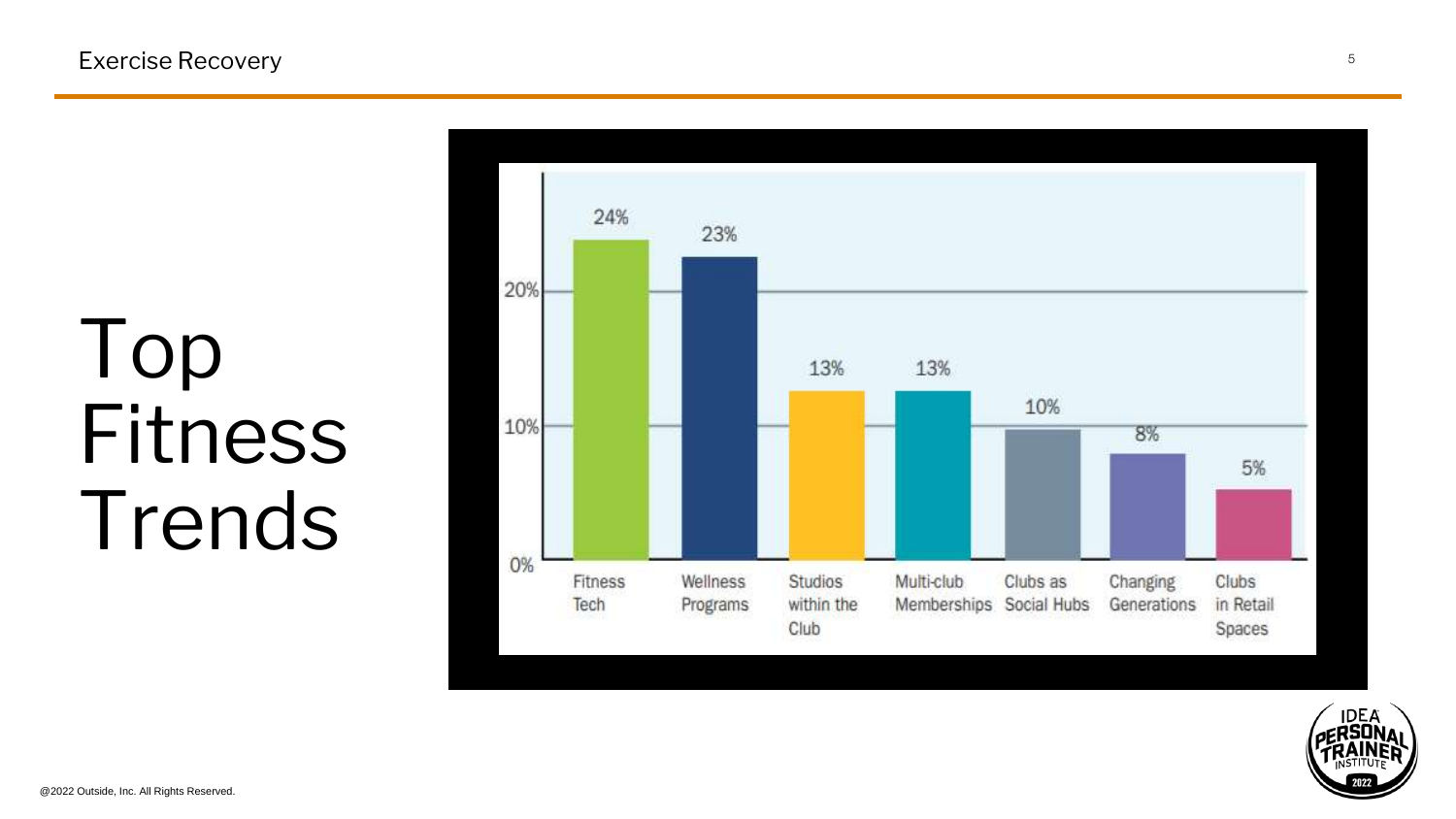# The Business of Recovery

• \$17 Billion spent annually on recovery-focused products



- - Stress management
	- Sleep habits
	- Nutrition
	- Immune health
	- Psychological health
- It has become more mainstream
- It has become a more common service offering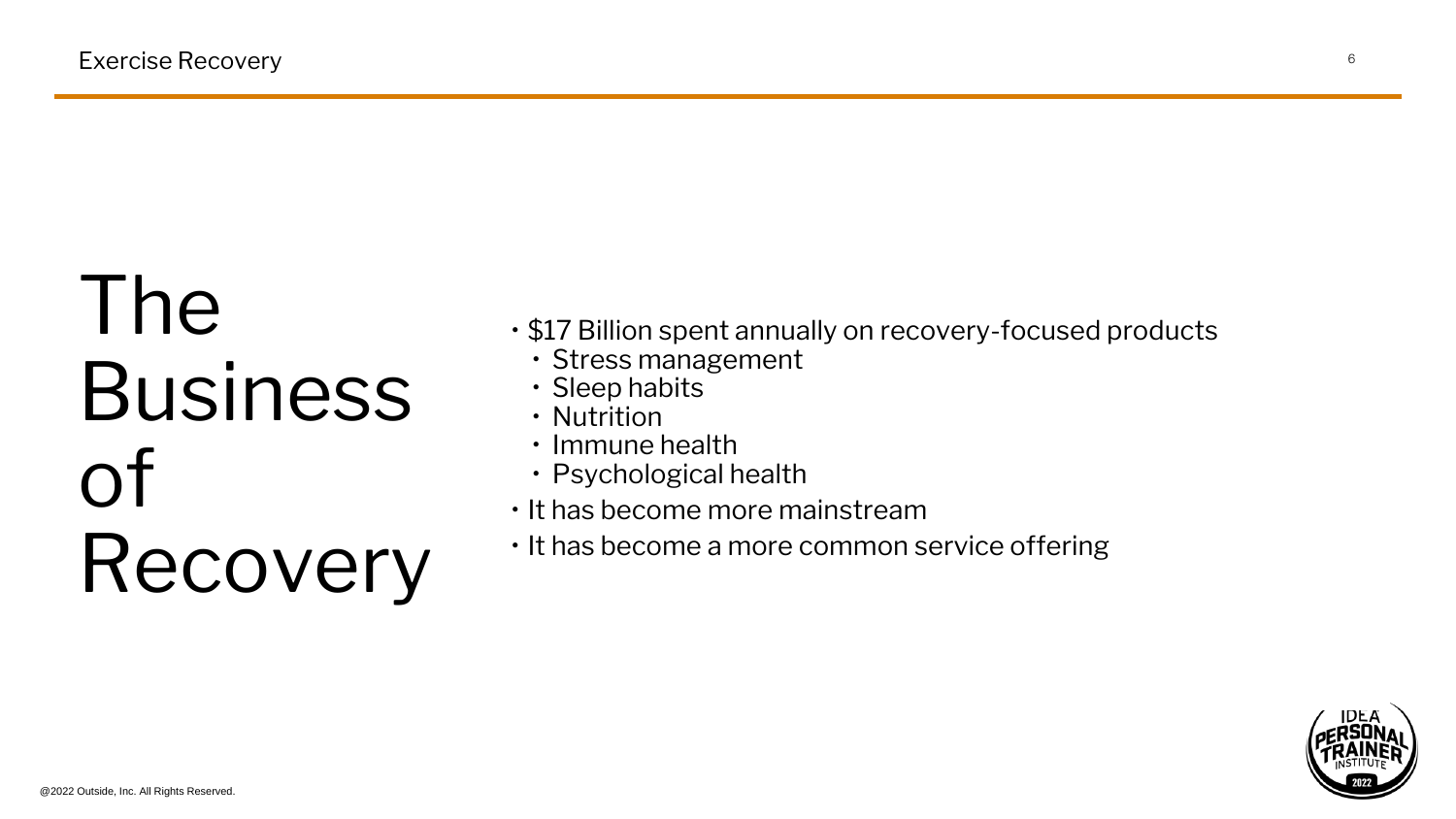# Types and Sources of Stress



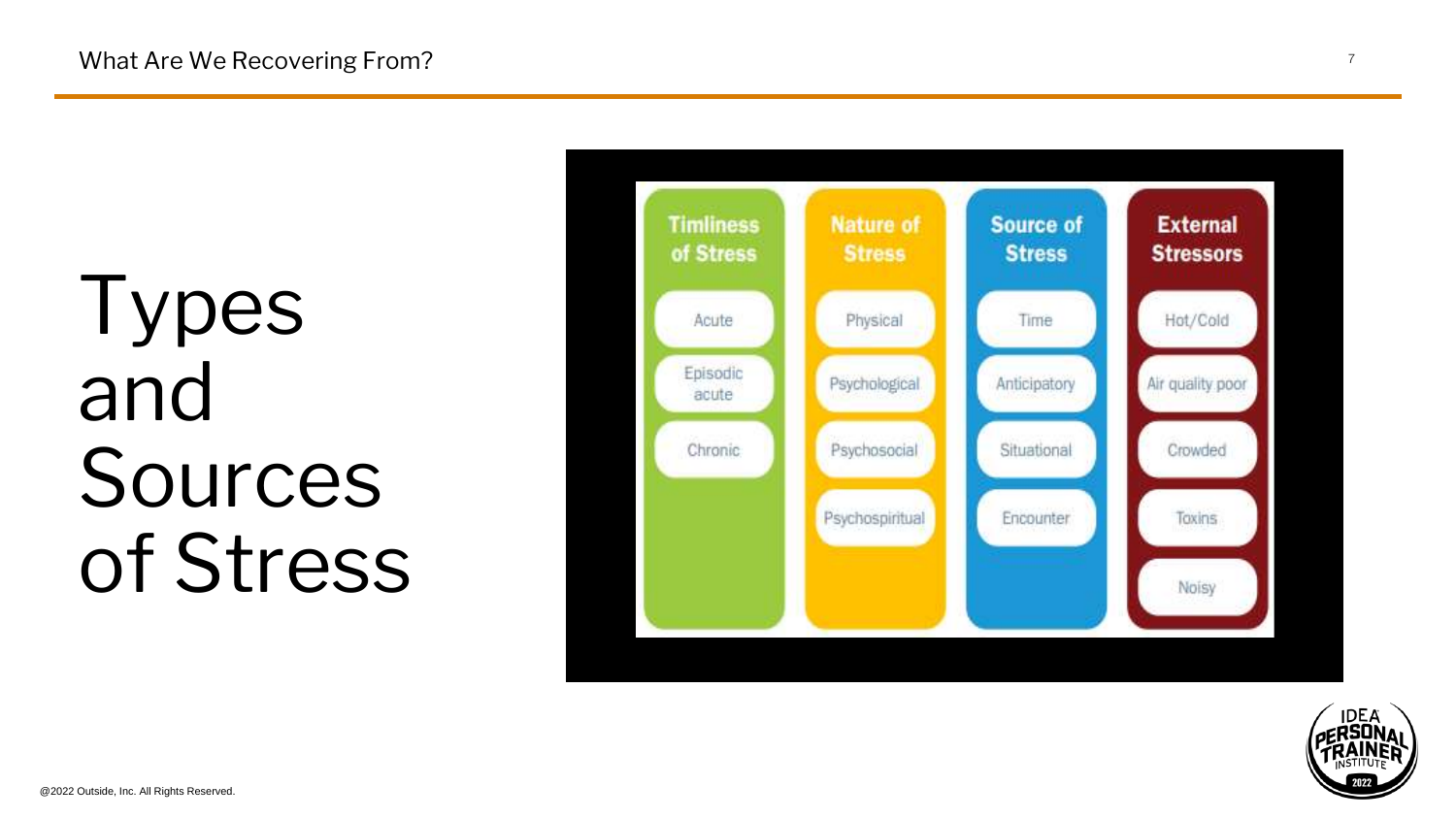# Strain

## **Categories of Strain:**

**Cognitive**

Anxious thoughts, low concentration and memory

**Emotional**

Tension, irritability, restlessness, depression

**Behavioral**

Sleep issues, drinking, eating, smoking, lack of exercise

**Physiological**

Muscle tension, grinding teeth, headaches, ulcers, weight gain or loss, heart

issues

**Social**

Usually withdrawal, irrational actions or relationships

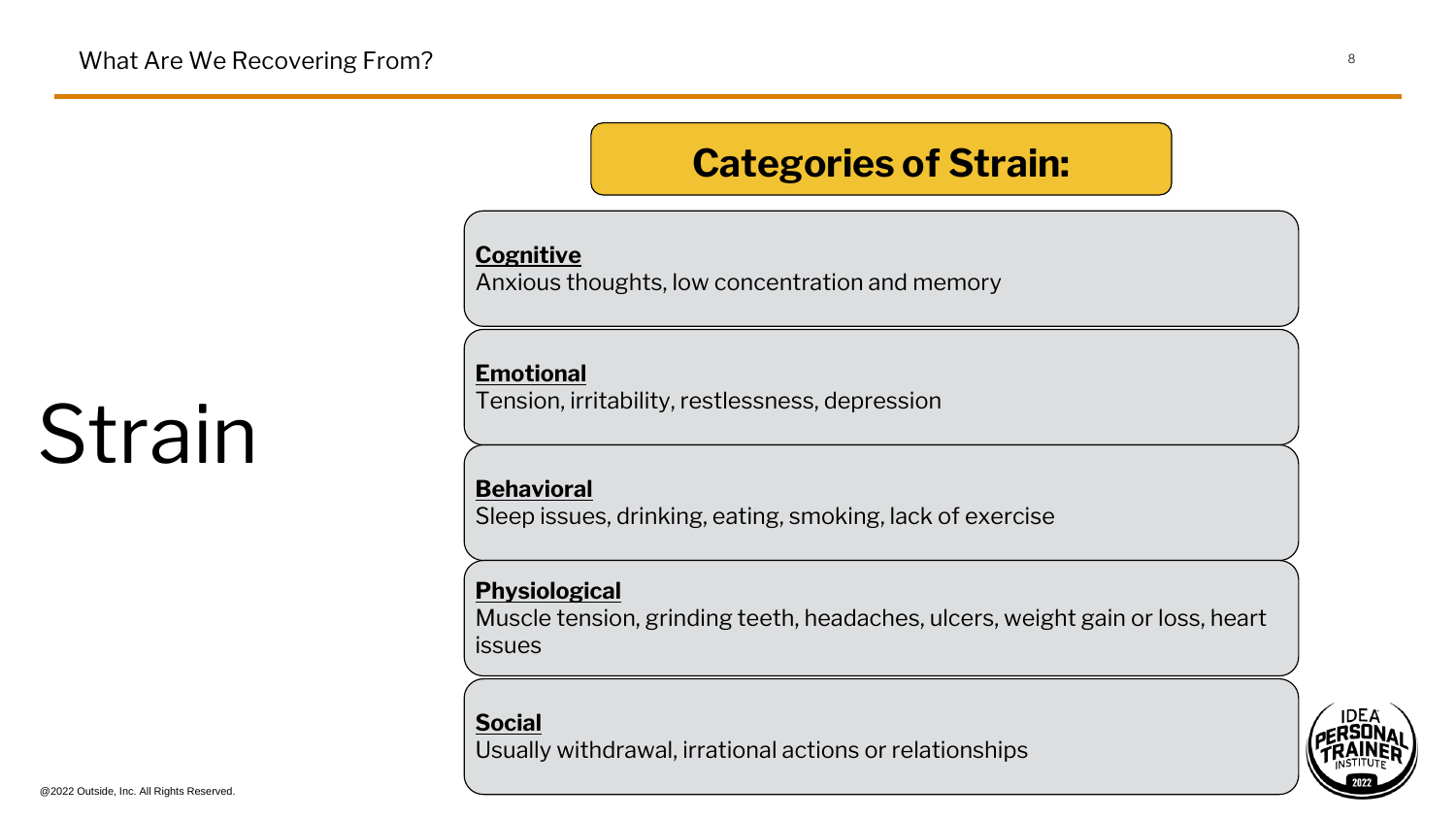# What is the right dose?

## More stress = Greater need for recovery



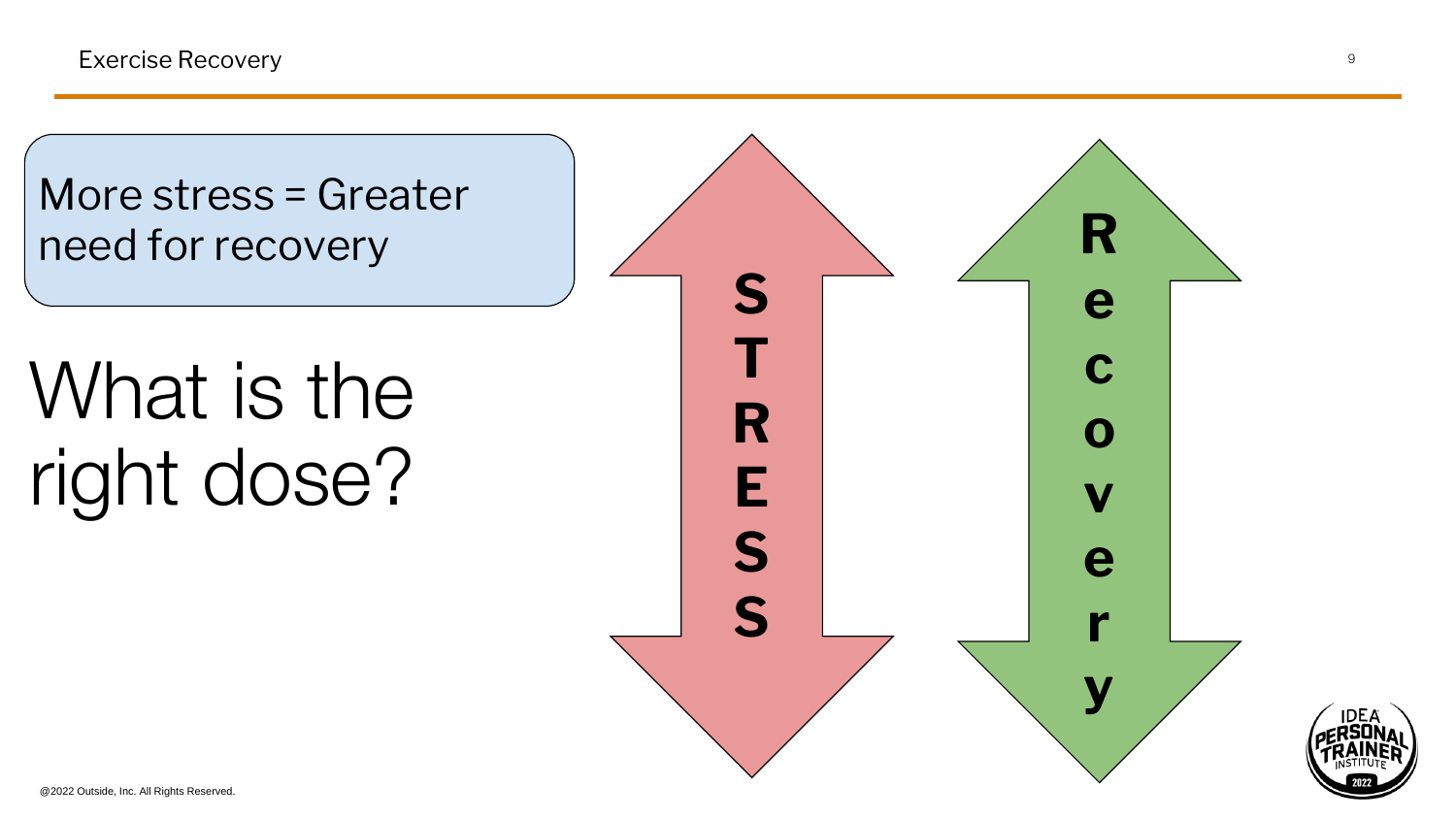Exercise Recovery 10

## Exercise Induced Need For Recovery.





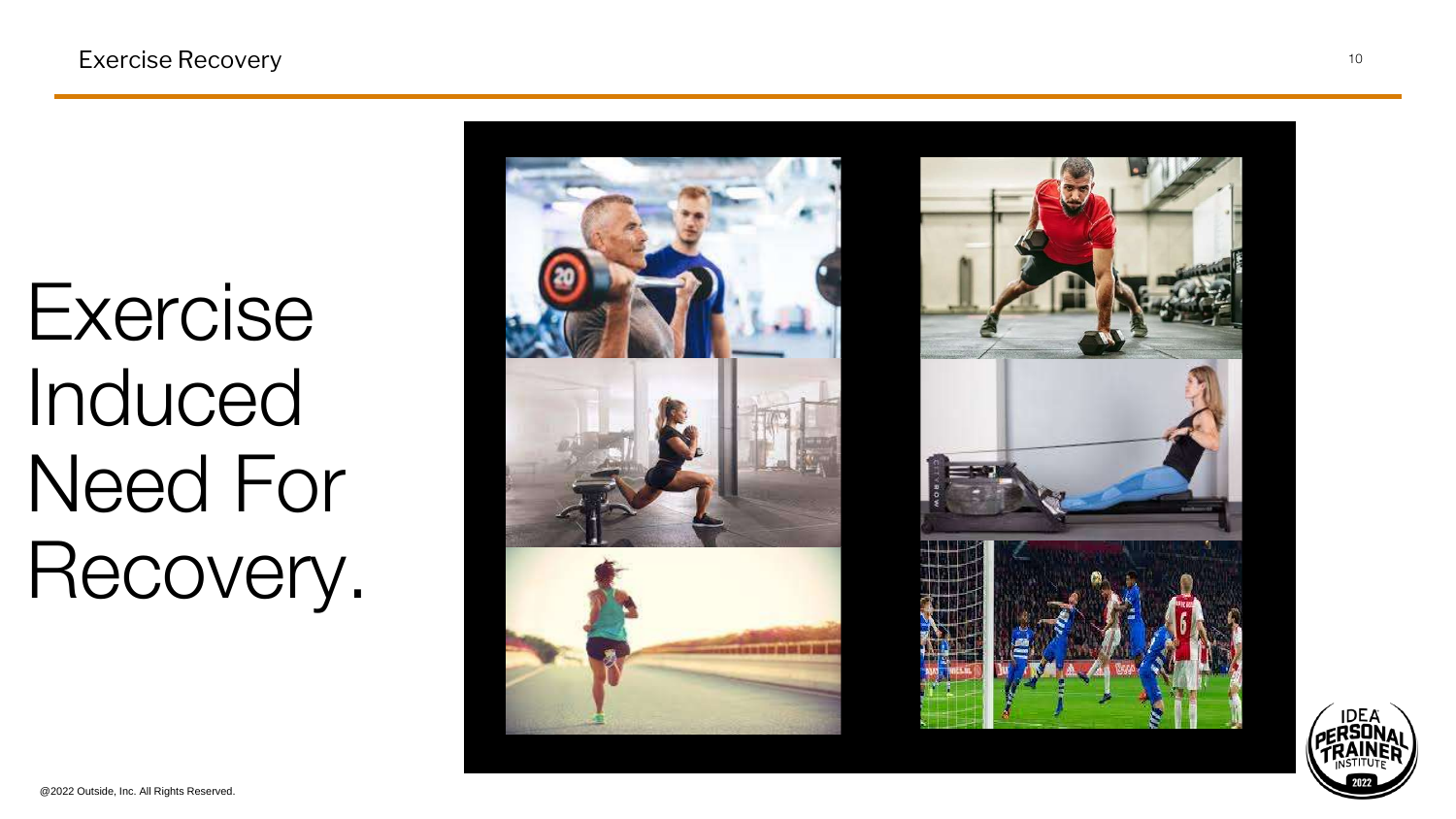# Muscle Damage

• Exercise places stress on the musculoskeletal system. ○ New activities ○ New intensities ○ Starting exercise after time off

Exercise Induced Need For Recovery.

### **Exercise Induced Muscle Damage (EIMD)**

- Includes DOMS, muscle injuries and tears
- Temporary decrease in muscle force
- Temporary decrease in endurance
- Reduced ROM
- Increased soreness and swelling

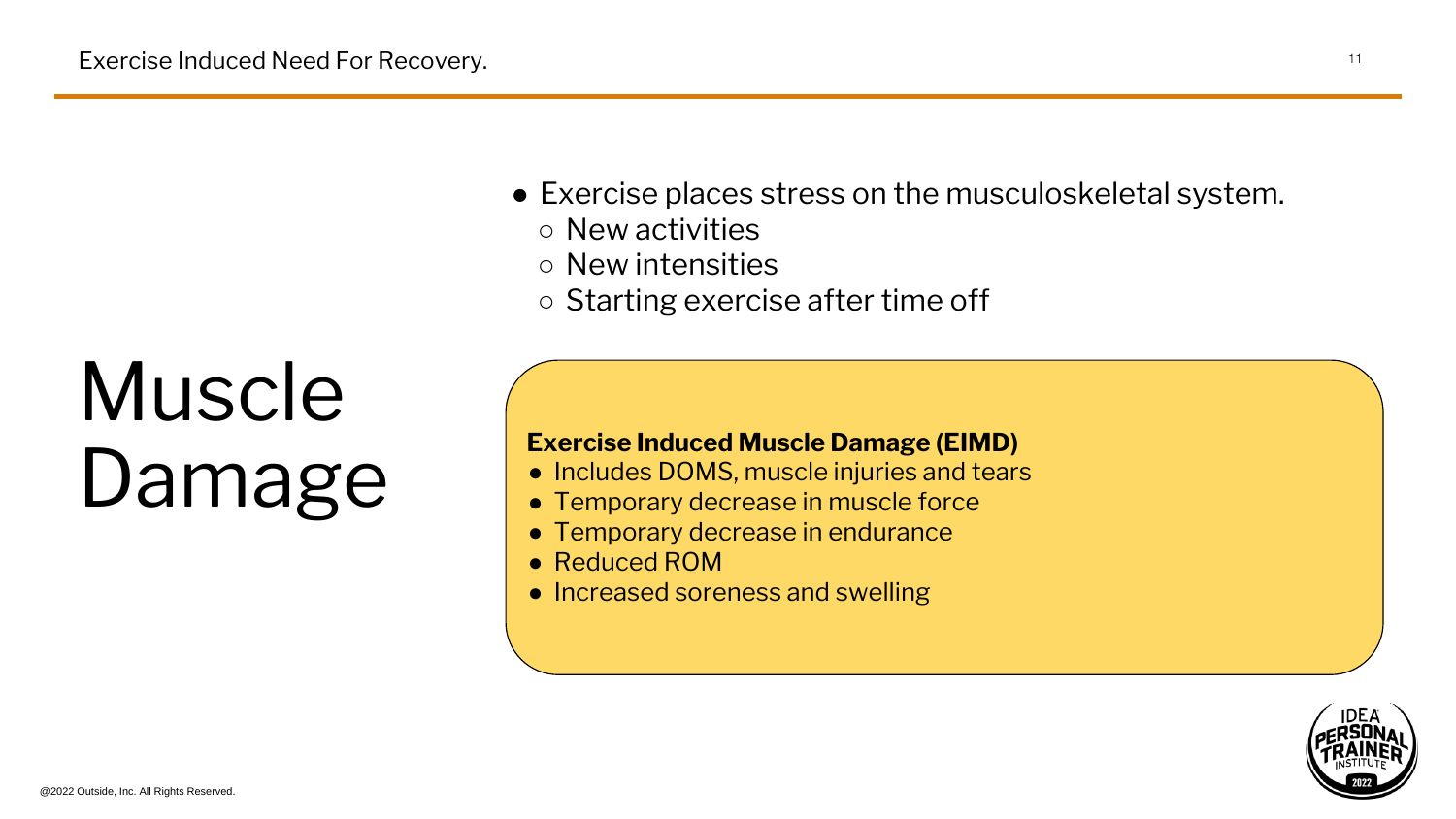## **Energy systems**

Exercise Induced Need For Recovery.

# **ATP/CP**

Replenishment happens quickly assuming healthy balanced diet and health kidney, pancreas and liver

**Anaerobic glycolysis** Replenishment occurs via gluconeogenesis (synthesis of glucose)

**Aerobic energy system** pg 125 replace glucose

@2022 Outside, Inc. All Rights Reserved.

Replenishment occurs with the consumption of macronutrients to

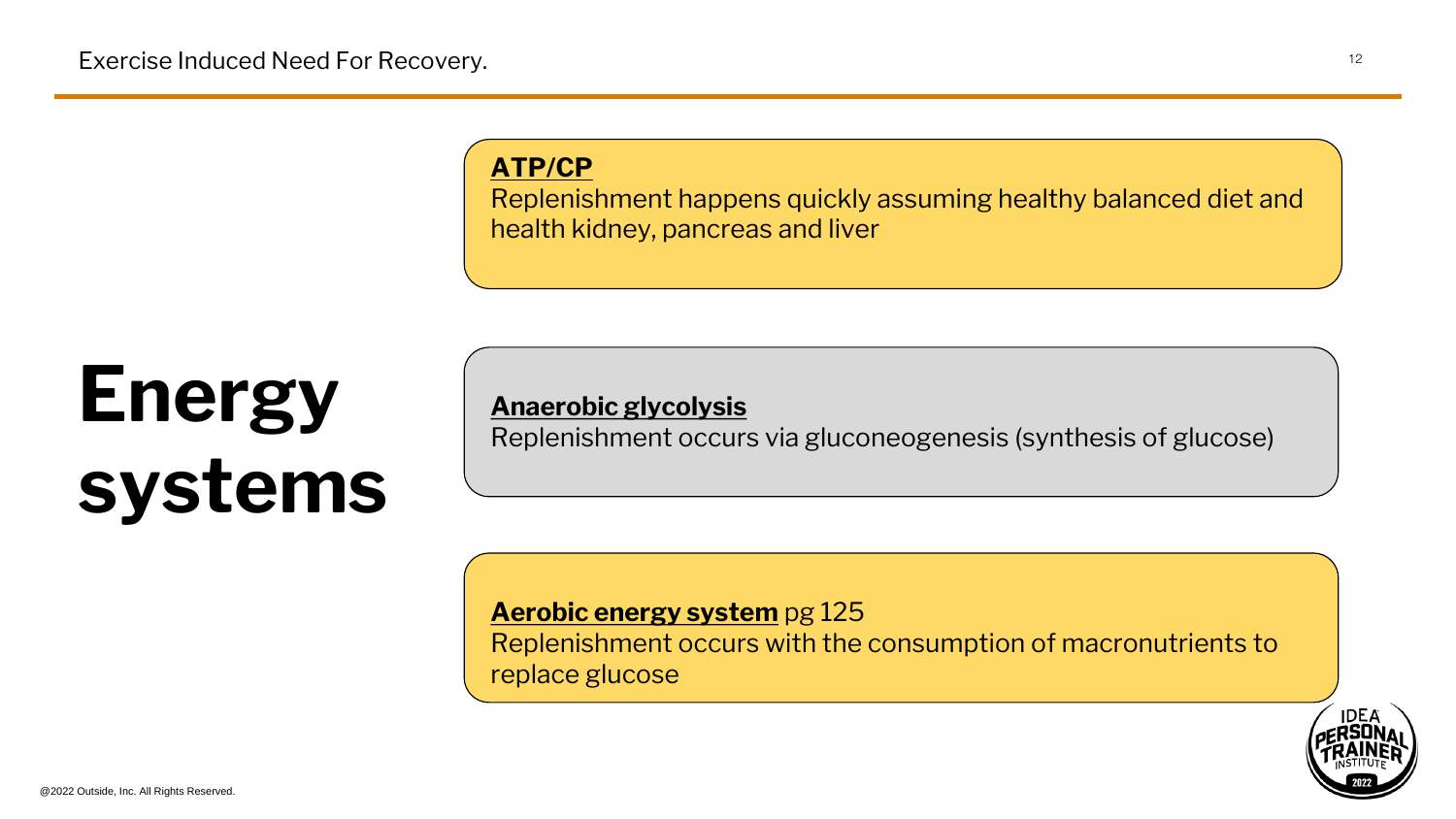# **Nervous/ Endocrine system**

Exercise Induced Need For Recovery.

Stress response is both neurological and endocrinological

**High cortisol levels related to:**

- Lack of sleep
- Low testosterone
- High belly fat
- High BP
- High LDL
- Low HDL
- Anxiety
- Depression
- Digestive and blood sugar issues



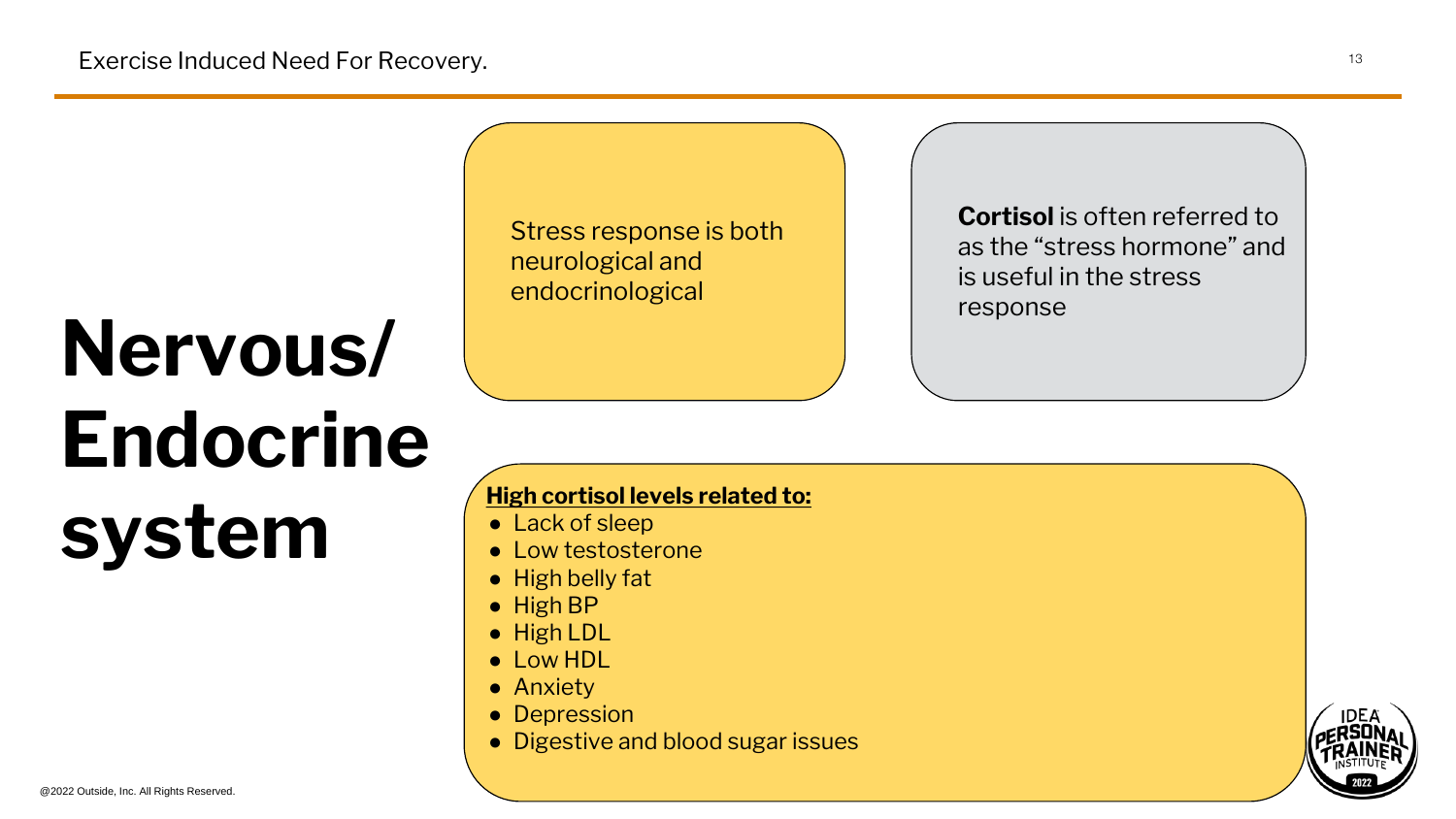## Overtraining  $R$ ecovery Time

@2022 Outside, Inc. All Rights Reserved.

#### • Can also be thought of as Under Recovering ● Too much stress when compared to too little recovery and regeneration

#### Exercise Induced Need For Recovery.

#### **Performance**

 $Performance$ 

 $\vert$ Training tolerance

 $Motor coordination$ 

 $\sf Technical$  faults



| <b>Symptoms of Overtraining</b>        |                        |                                                   |
|----------------------------------------|------------------------|---------------------------------------------------|
| <b>Physiological</b>                   | <b>Psychological</b>   | <b>Biochemical</b>                                |
| Altered resting HR, BP,<br>respiration | Depression and apathy  | Hypothalmic disfunction                           |
| <b>Bodyfat and Weight</b>              | Self-esteem            | Serum cortisol and sex<br>horone binding globulin |
| <b>Lactate Response</b>                | Ability to concentrate | Total/free testosterone                           |
| <b>BMR</b>                             | Self-efficacy          | Testosterone/cortisol<br>ratio                    |
| Chronic fatigue                        | Immunological stress   | Muscle glycogen                                   |
| Sleep disorders                        | Illness occurrence     | Serum hemoglobin, iron,<br>$ $ and ferritin       |
| Menstrual disruptions                  | Rate of healing        | Negative nitrogen<br>balance                      |
| Headaches                              | Immune Function        |                                                   |
| <b>GI Distress</b>                     |                        |                                                   |
| Muscle soreness and<br> damage         |                        |                                                   |
| Joint aches and pain                   |                        |                                                   |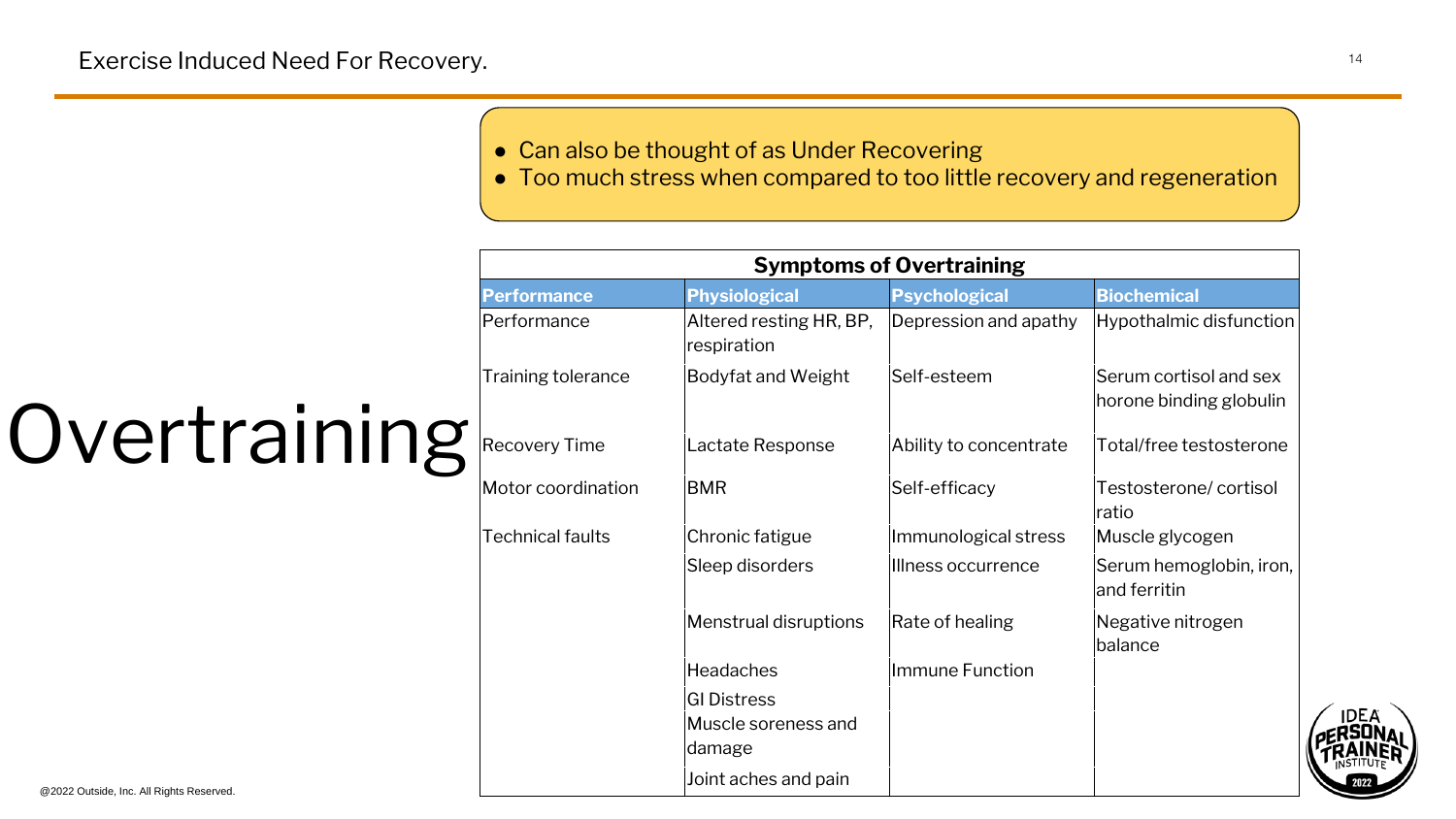@2022 Outside, Inc. All Rights Reserved.



Exercise Recovery 15

## That was a lot.

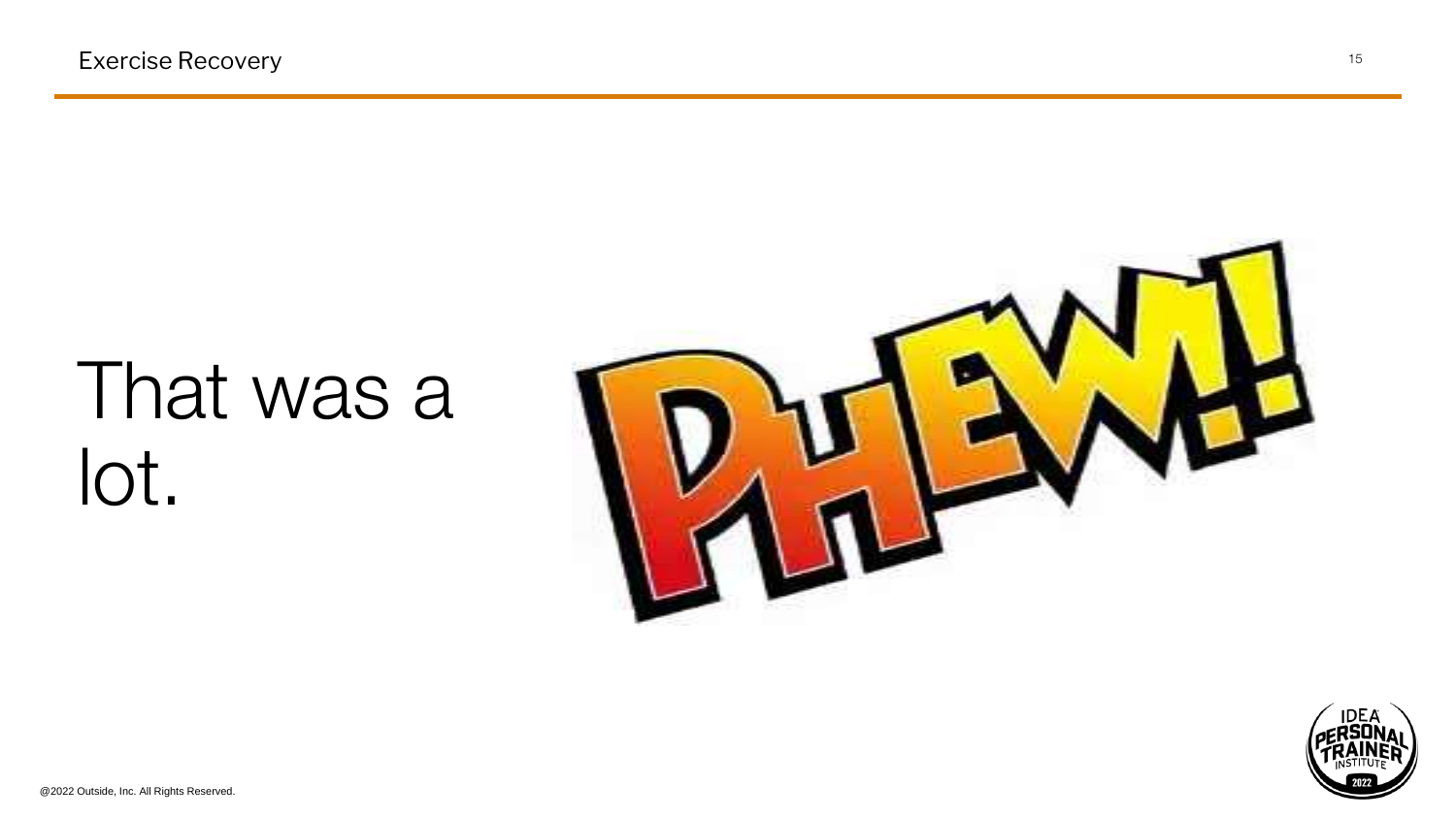# Recovery Modalities

@2022 Outside, Inc. All Rights Reserved.

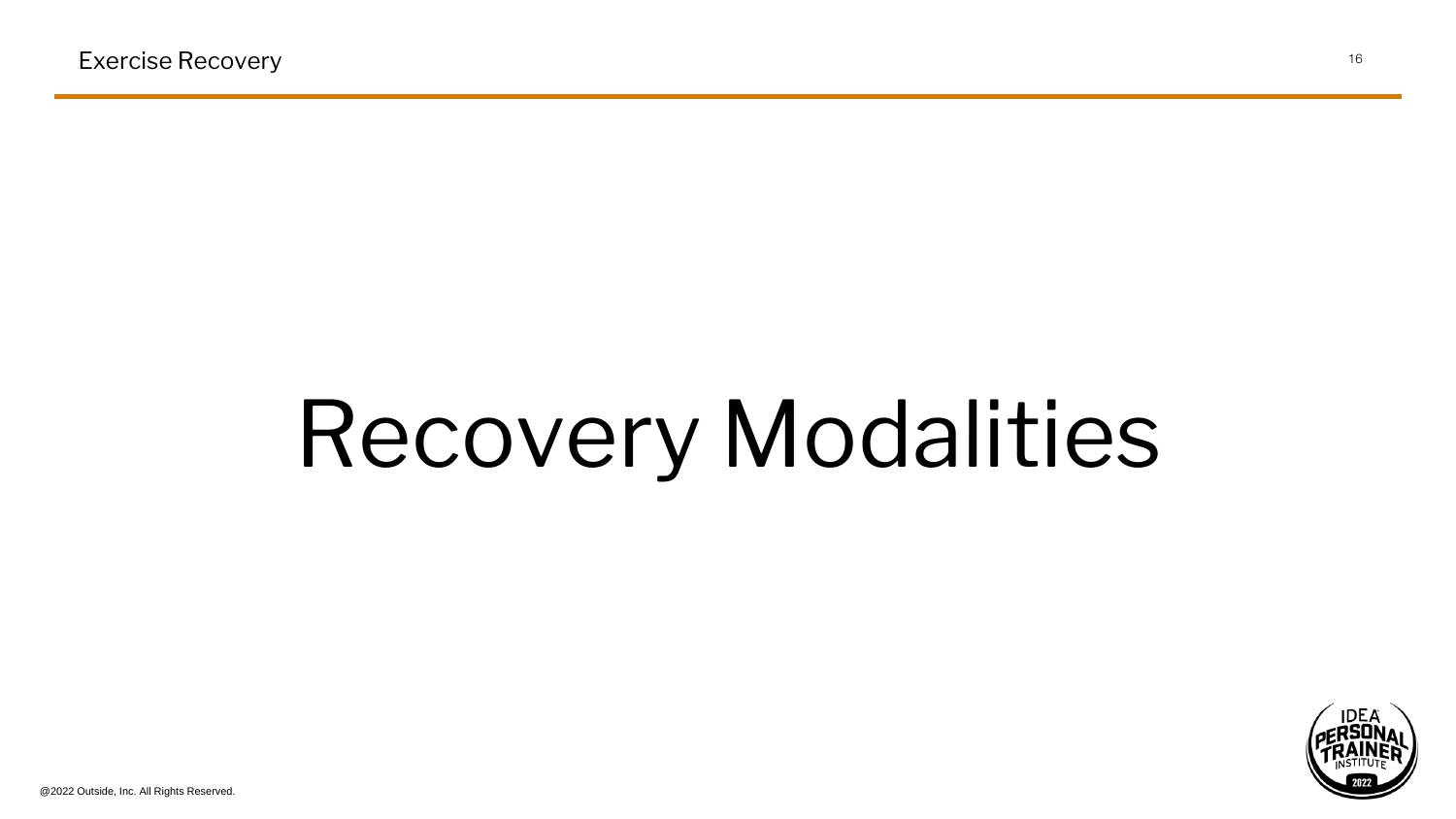# **Stretching and Myofascial Release**

## Stiffness and soreness may reduce function and performance

- Increase blood flow and circulation
- Improves the rate of muscle repair
- Can reduce the symptoms of fatigue, such as stiffness, soreness and
	- altered joint function
- Stretching, massage and other fascial therapies are effective recovery
- Techniques can used for athletes and general population



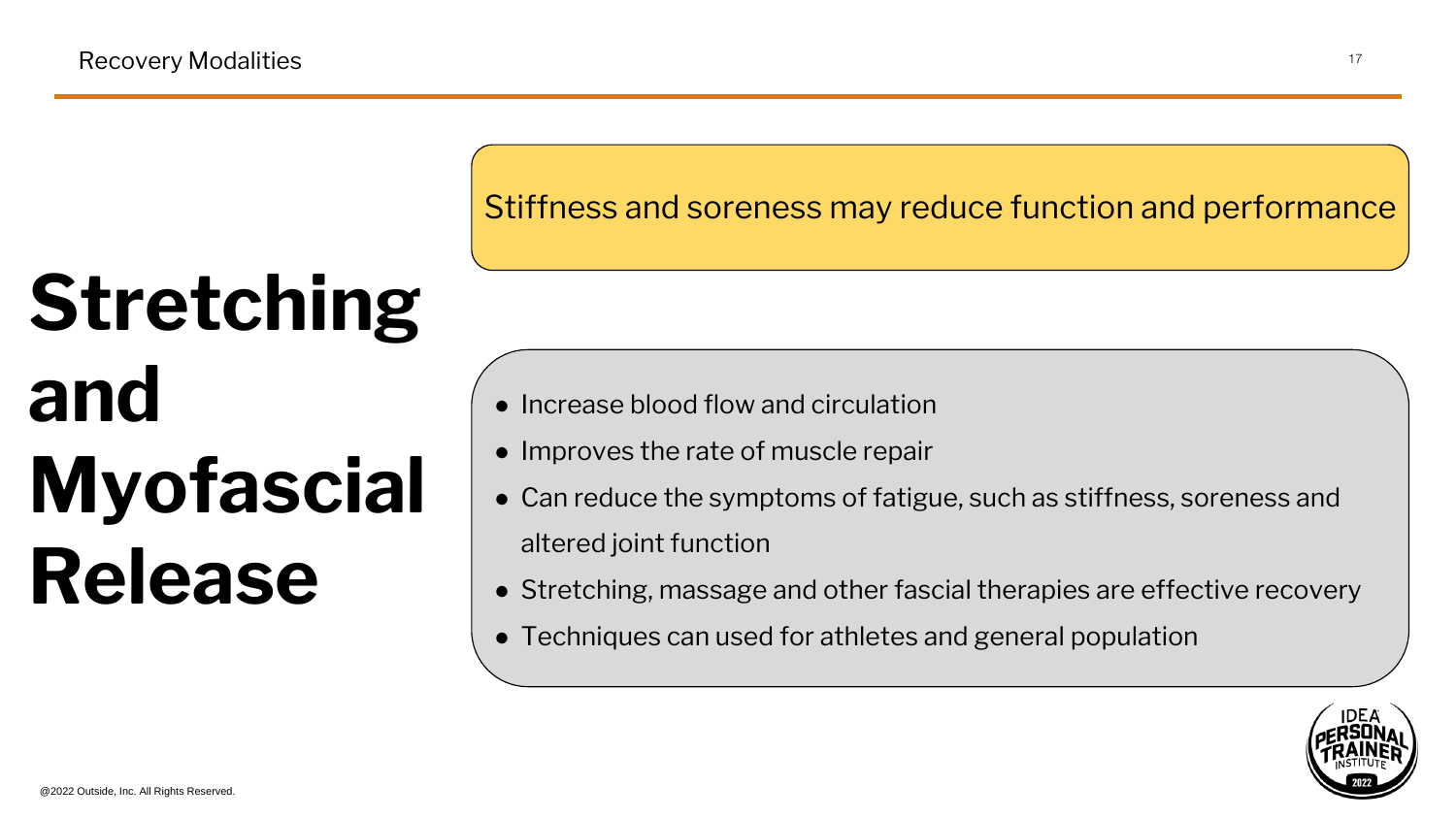#### Fascial therapy and stretching are a good combination.

One study found that when applied for up to 10 minutes, joint range of motion was improved by 6.2 percent with static stretching, with a minimal effect from foam rolling alone, but by 9.1 percent when stretching and foam rolling were done together.

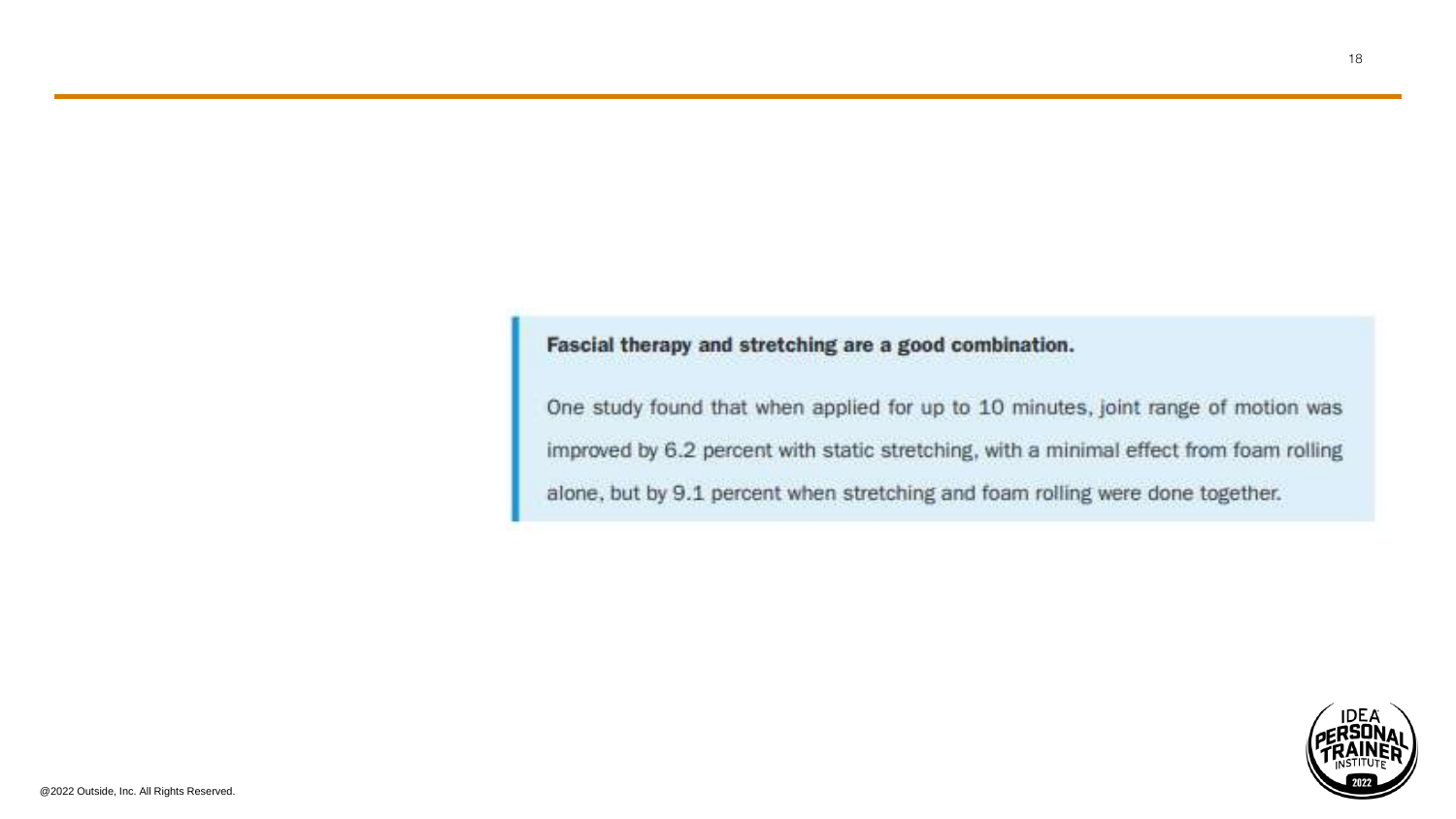| <b>Activity Intensity</b>                                                       | <b>Frequency of WBV Therapy</b>                                   |
|---------------------------------------------------------------------------------|-------------------------------------------------------------------|
| Light intensity 2-5 days a week                                                 | Up to 3 times a week: 15 min maximum<br>per session               |
| Moderate Intensity 3-5 days a<br>week                                           | 2-4 times per week: 10-15 min<br>maximum per session              |
| High intensity 2 or more days a<br>week. May include athletes in all<br>seasons | Up to 2-3 times daily as needed: 10-15<br>min maximum per session |

| <b>Recovery Goal</b>                    | <b>Frequency of Local Vibration</b>                                 |
|-----------------------------------------|---------------------------------------------------------------------|
| Movement prep                           | 1-3 min per muscle group                                            |
| Reduce acute pain and<br>inflammation   | 1-3 times a week on affected body<br>regions: up to 15 min total    |
| Reduce chronic pain and<br>inflammation | 1-3 times a week on affected body<br>regions: up to 15 min total    |
| Sports muscle recovery                  | Daily: 1-5 min per muscle group never<br>more than 20 min at a time |

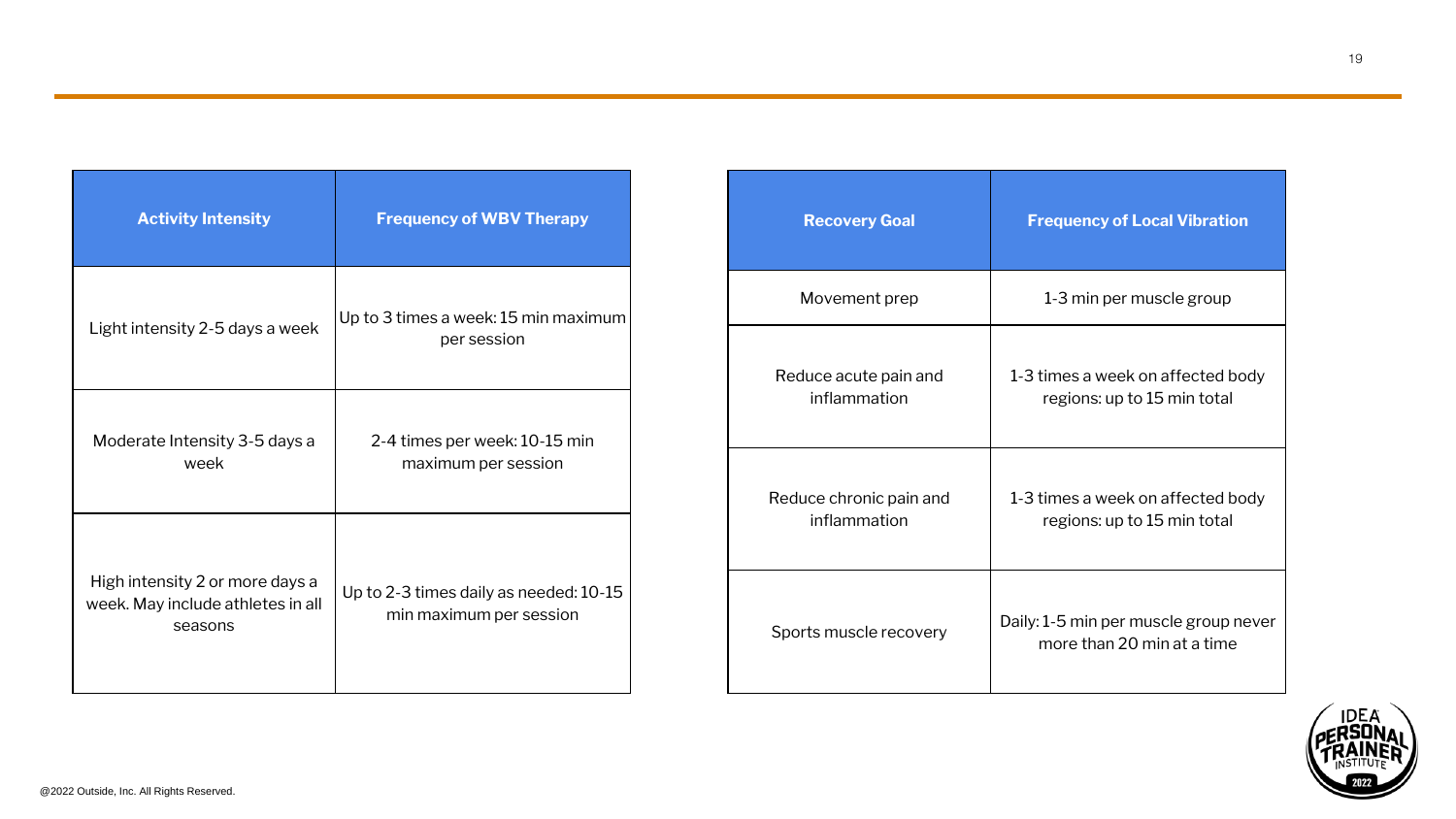# Sleep

## **Sleep disruptors:**

- Screens and electronics
- Caffeine
- Alcohol consumption
- Medications
- Stress and anxiety

- Avoid computers, phones, and TV two hours before bed
- Avoid falling asleep with the TV on
- Use topical or oral magnesium when deficient
- Sleep in a cool environment
- Avoid afternoon caffeine
- Get some movement and sunlight in the morning soon after waking





## **Strategies for improving sleep:**

## **The average amount of sleep an individual gets in present day is about two hours less than in the previous two generations!!**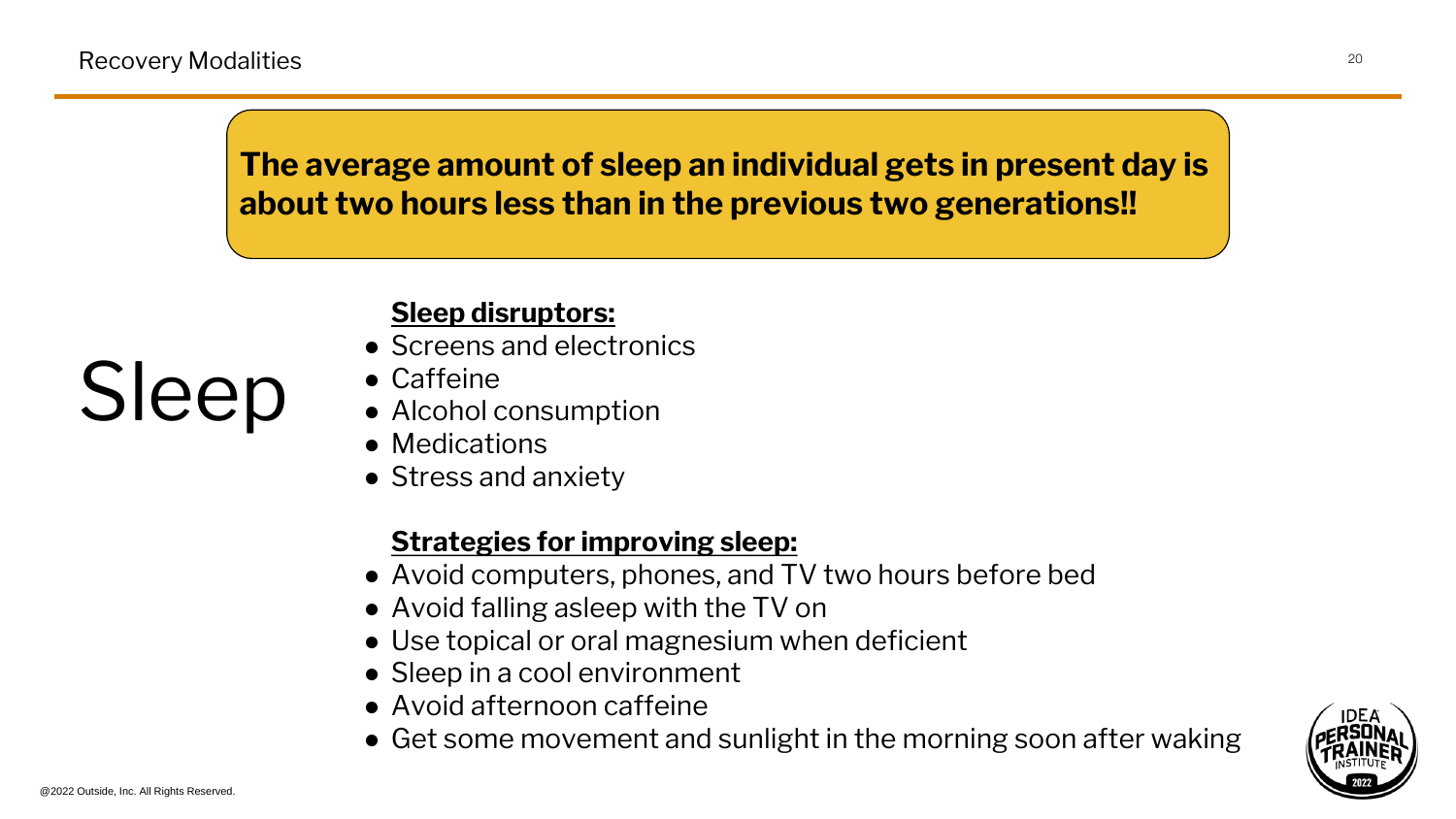# Light Exercise/ Active Recover y

**Activity Intensity** 

Light Intensity 2-5 days a week

Moderate intensity 3-5 days a week

| <b>Frequency of Active Rest</b>                                                                                                                   | <b>General recovery Guidelines</b>                                 |
|---------------------------------------------------------------------------------------------------------------------------------------------------|--------------------------------------------------------------------|
| As needed between training<br>sessions; mobility, flexibility<br>and light to moderate<br>lintensity                                              | No direct recommendation<br>and rest can be as often as<br>Ineeded |
| Every 2-3 days; allowing 2-4<br> rest days per week based on <br>subjective feeling of<br>readiness; mobility,<br>flexibility and light intensity | At least 24 hours between<br>training sessions                     |
| 24 hours after each training<br>session; mobility, flexibility<br>and very light intensity                                                        | At least 48 hours between<br>training sessions                     |



High intensity 2 or more days a week; may include athletes in all seasons

#### **Low-intensity exercise that helps in recovering from high-intensity exercise.**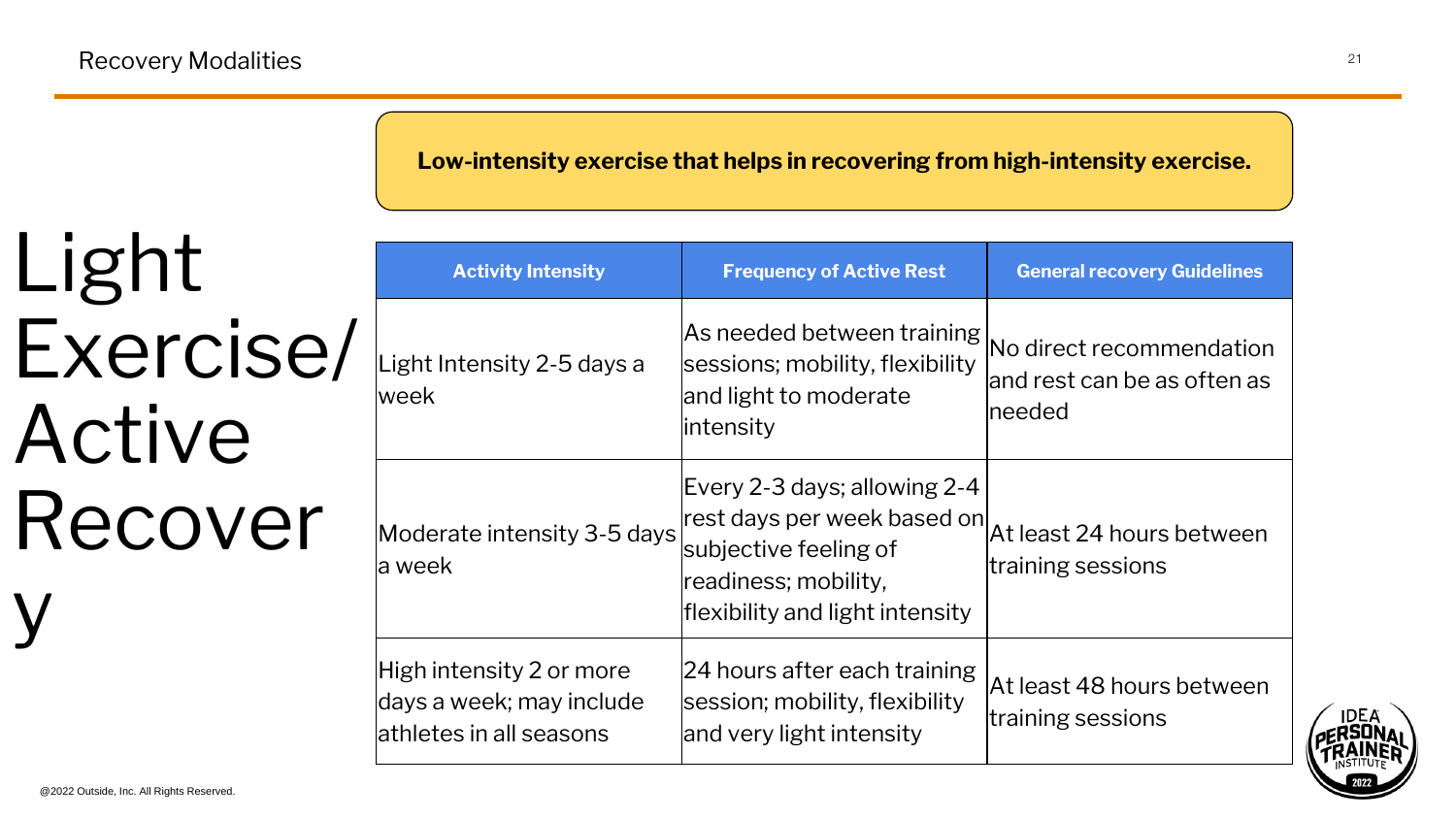# **Nutrition and Hydration**

- 
- Glycogen storage and recovery • Gut health
- Macronutrient roles
- Brain is 93% water and Muscle is 73% water • Dehydration means decreased blood volume ○ This means less delivery of nutrients and oxygen to muscles
- 
- 

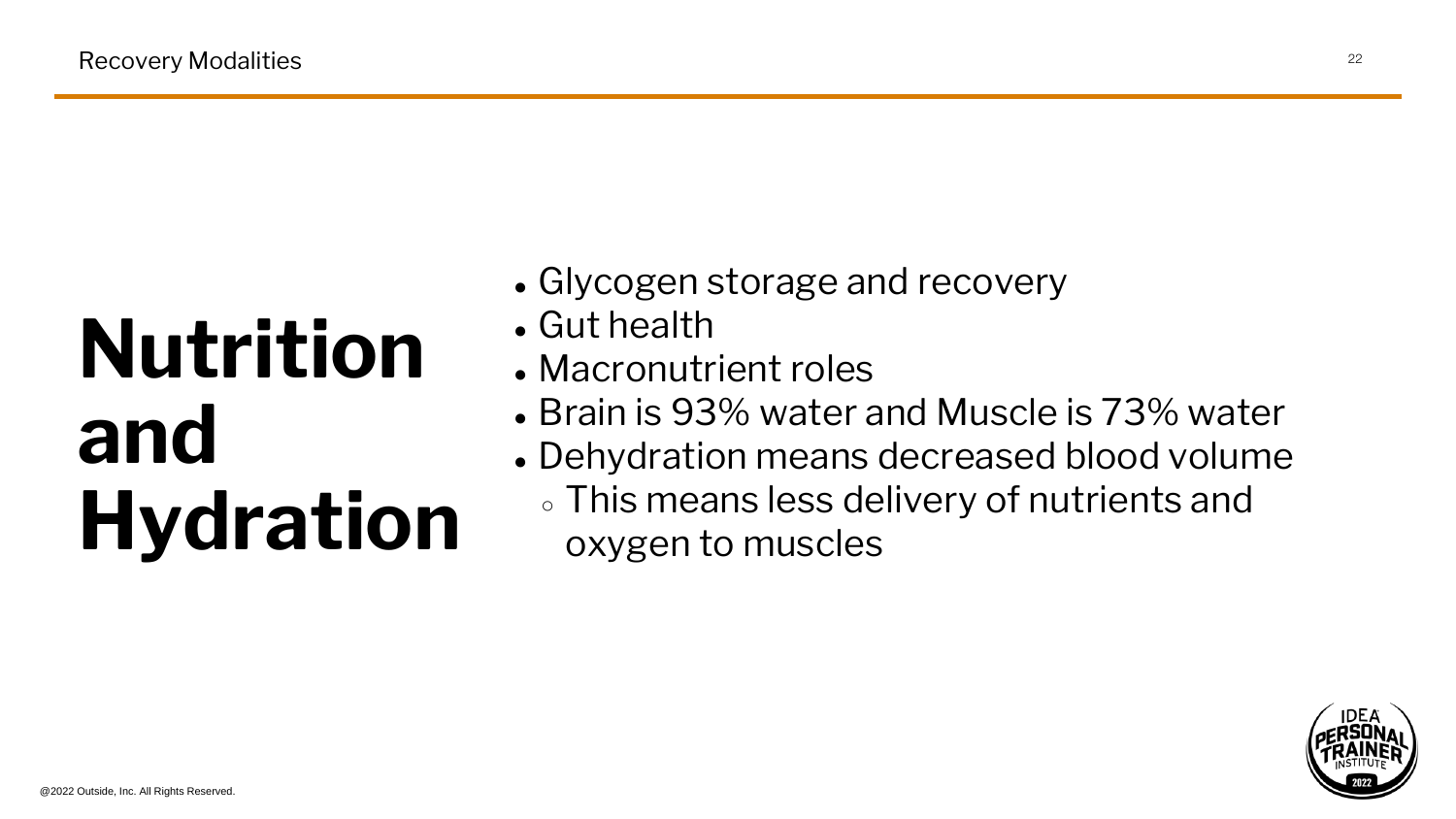# **Vibration Therapy**





- Increases blood flow and muscle temperature
- Helps in overcoming fatigue, decrease recovery time and improve performance
- Also lowers the muscle's firing threshold via the tonic vibration reflex which can reduce the stress during muscle contractions

## Local Vibration Therapy

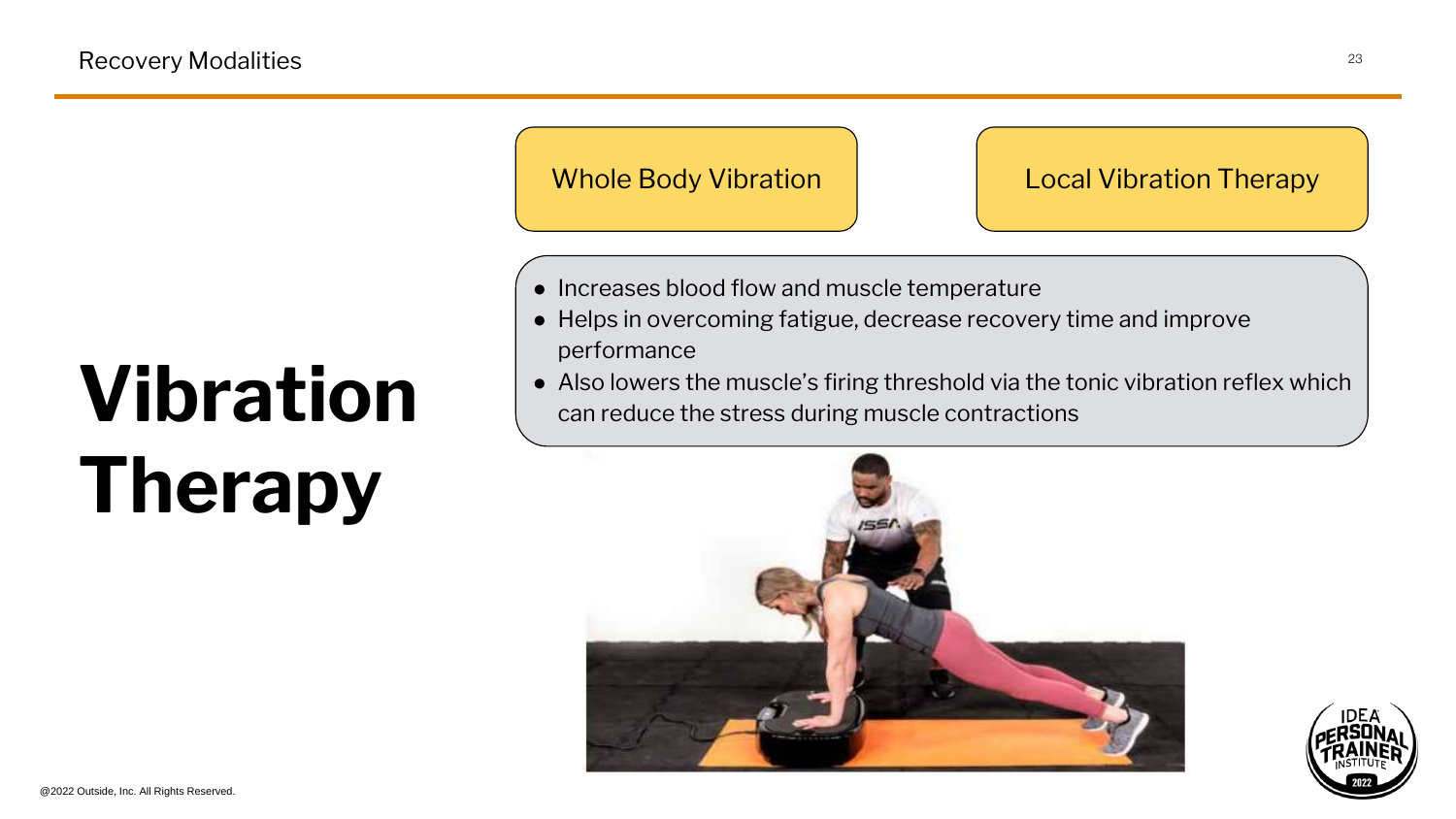Recovery Modalities 24

## **Percussion Therapy**

@2022 Outside, Inc. All Rights Reserved.



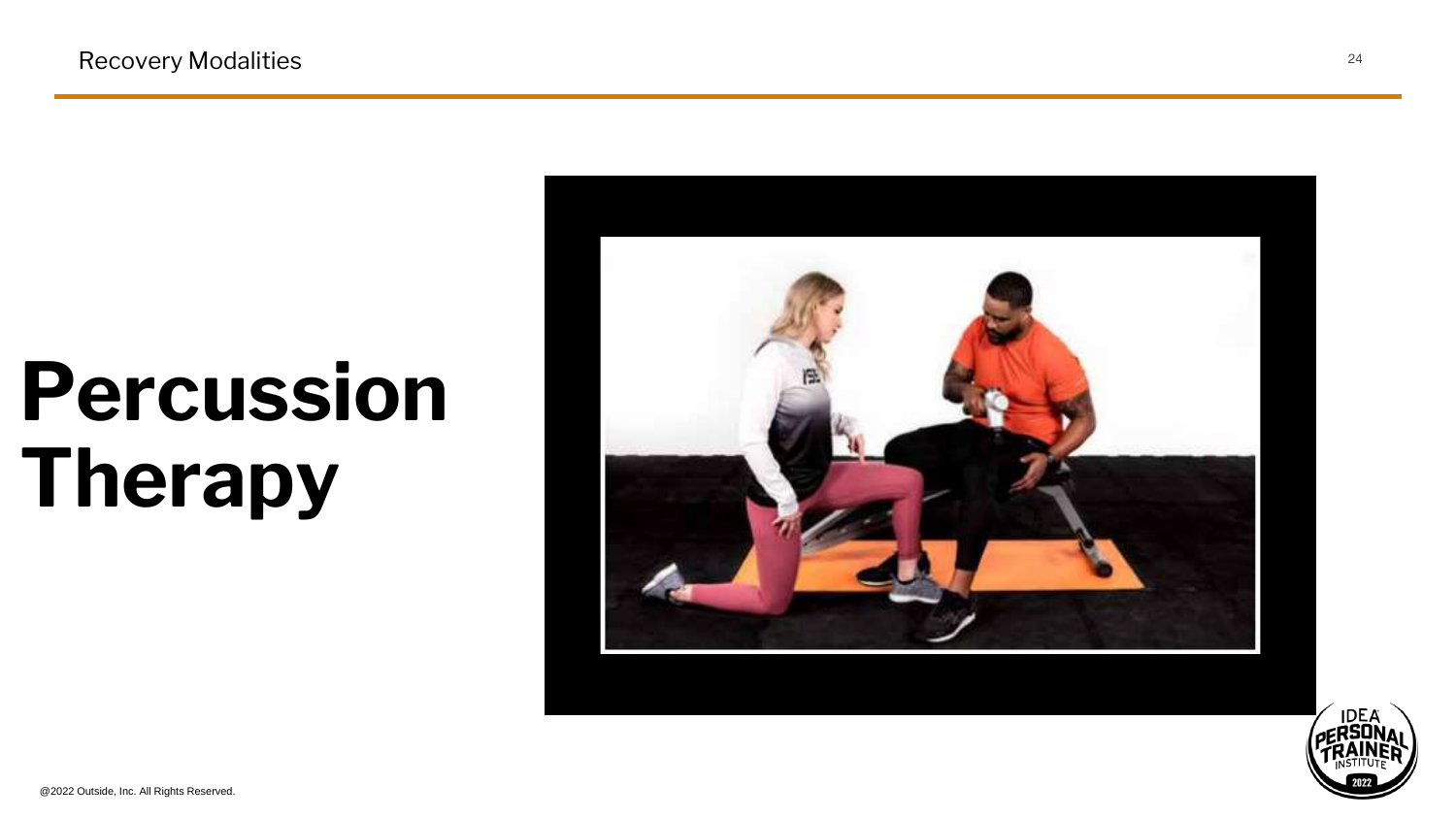## Compression



**Activity Inte** Light intens  $|$ Moderate in  $|$ High intensi  $\vert$ may include

Recovery Modalities <sup>25</sup>

| nsity                     | <b>Frequency of Compression for Recovery</b>                  |
|---------------------------|---------------------------------------------------------------|
|                           |                                                               |
| sity 2-5 days a week      | l2-4 times a month                                            |
|                           |                                                               |
| ntensity 3-5 days a week  | 1-2 times a week                                              |
|                           |                                                               |
|                           |                                                               |
|                           | ity 2 or more days a week;  Up to 3 times a week; allow 12-24 |
| e athletes in all seasons | hours after each training session                             |



#### ● **Compression therapy:**

○ Used in medicine for years to prevent deep vein thrombosis, pulmonary embolism and lymphedema. ○ Often in the form of compression garments

#### ● **Pneumatic compression:**

○ Use air pumps to create pressure ○ Typically a cuff, pants, boots or sleeves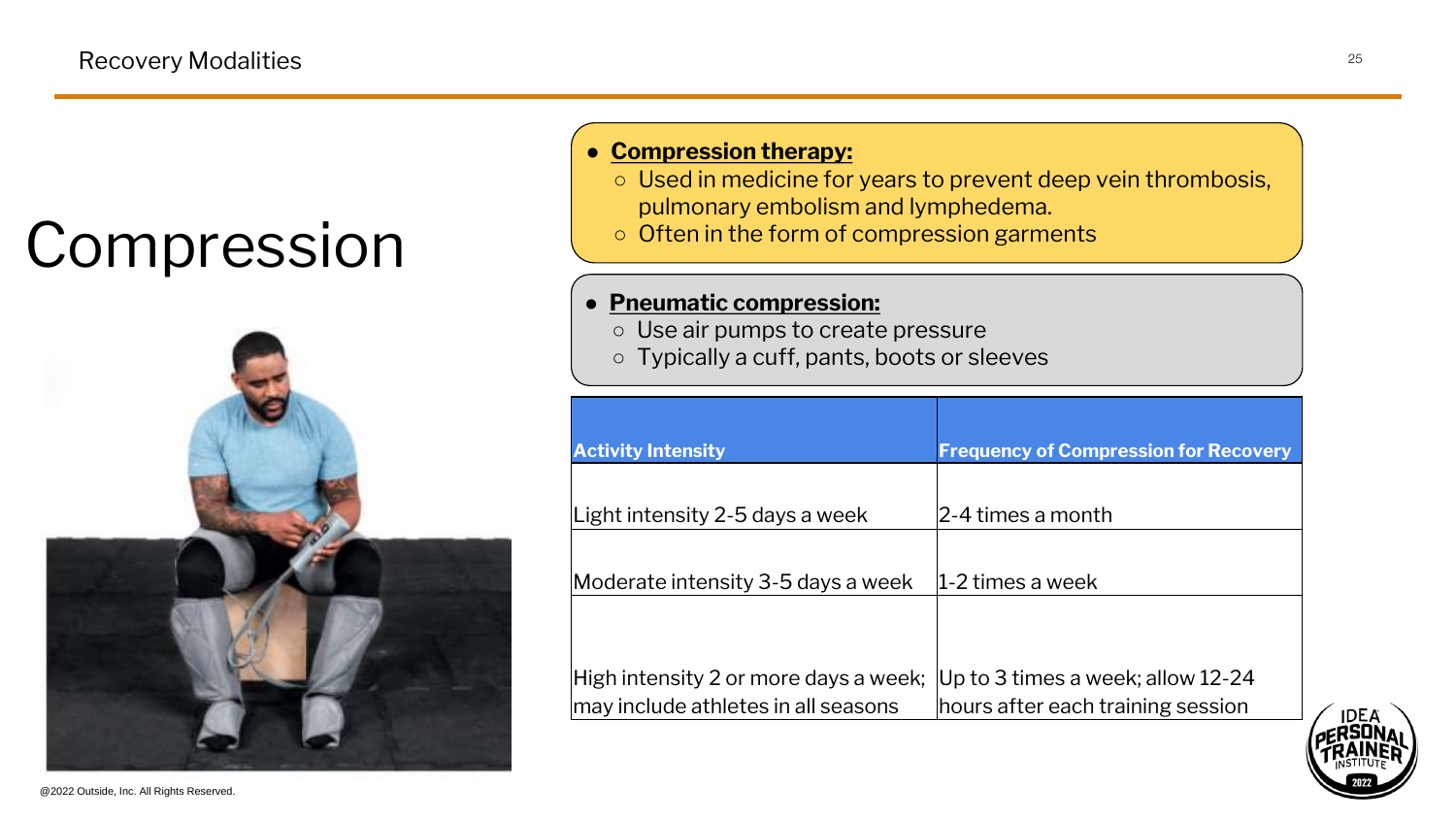## Cold and Heat Exposur e



• Whole body cryotherapy ○ Cryotherapy chambers ○ Cold Water Immersion

### ● Localized **Cryotherapy**





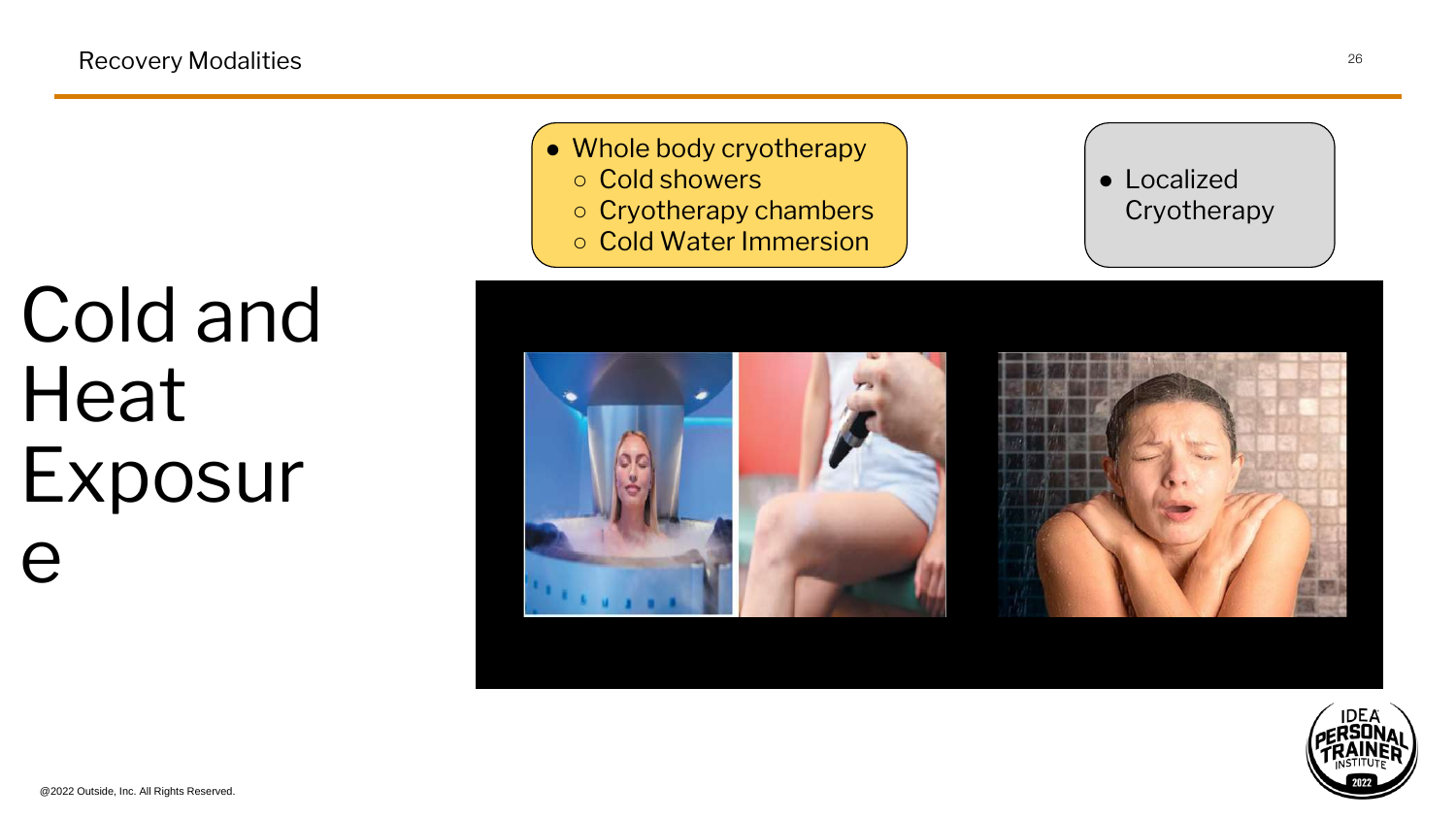## Cold and Heat Exposure



## Contrast water therapy

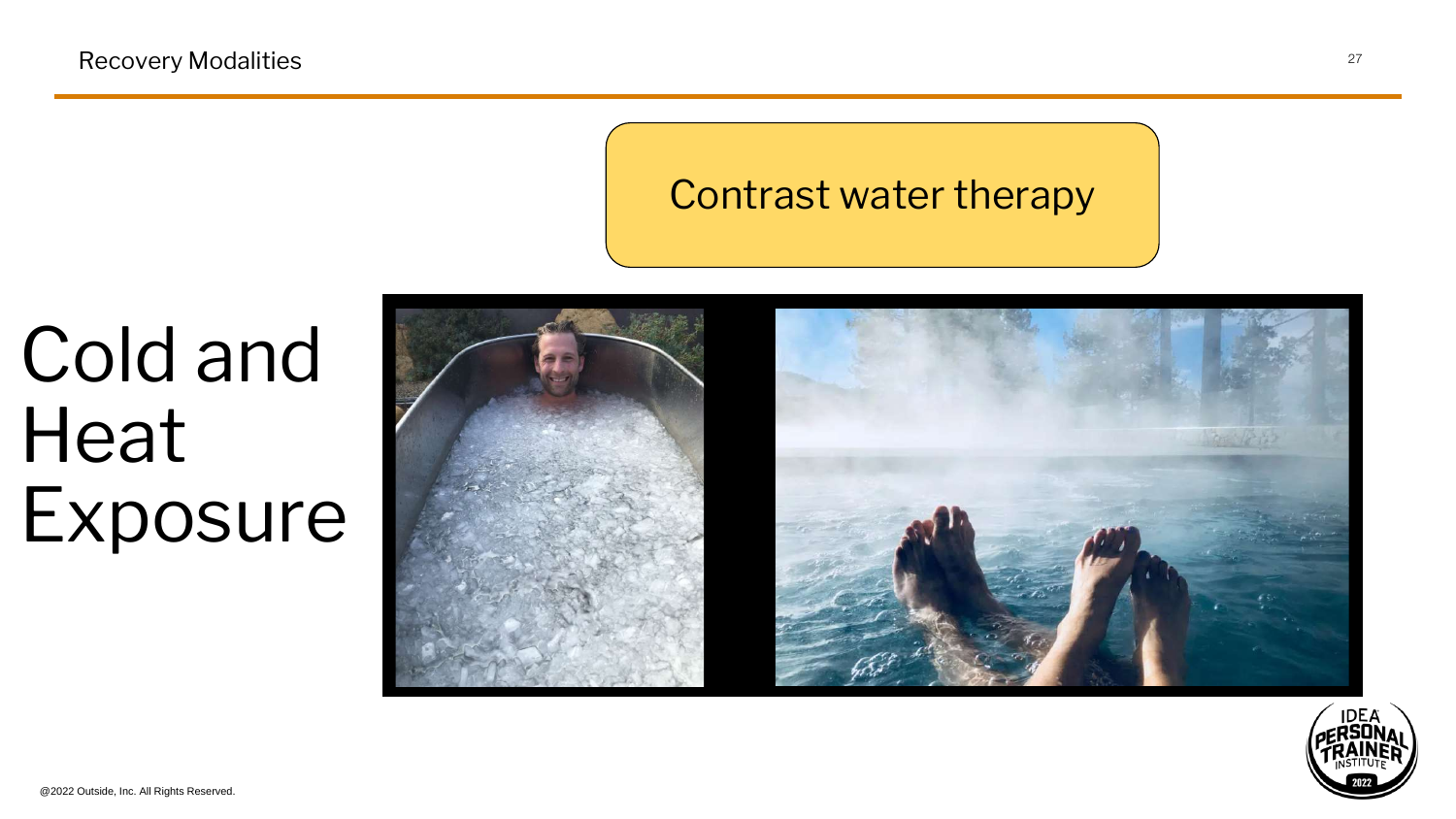| <b>Activity Intensity</b>                                                          | <b>Frequency of Contrast</b><br><b>Water Therapy for</b><br><b>Recovery</b> | <b>General Guidelines</b>                                                                                                |
|------------------------------------------------------------------------------------|-----------------------------------------------------------------------------|--------------------------------------------------------------------------------------------------------------------------|
| Light intensity 2-5 days<br>a week                                                 | As needed between<br>training sessions                                      | Ensure water<br>temperatures remain<br>between 50-59<br>degrees in the cold tub<br>and 95-113 degrees in<br>the warm tub |
| Moderate intensity 3-5<br>days a week                                              | Every 2-3 days                                                              |                                                                                                                          |
| High intensity 2 or more<br>days a week; may<br>include athletes in all<br>seasons | Can be done daily for up<br>to 10 consecutive days                          | 1-3 min warm, 1 min<br>cold; alternate for up to<br>20 min and always end<br>up in the cold                              |



| <b>Recovery Goal</b>                    | <b>Frequency of Cryotherapy for</b><br><b>Recovery</b> |
|-----------------------------------------|--------------------------------------------------------|
| Reduce acute pain and<br>inflammation   | 2-4 times per week                                     |
| Reduce chronic pain and<br>inflammation | 2-4 times per week                                     |
| Sports muscle recovery                  | Up to twice daily                                      |
| Improve sleep                           | 2-3 times a week                                       |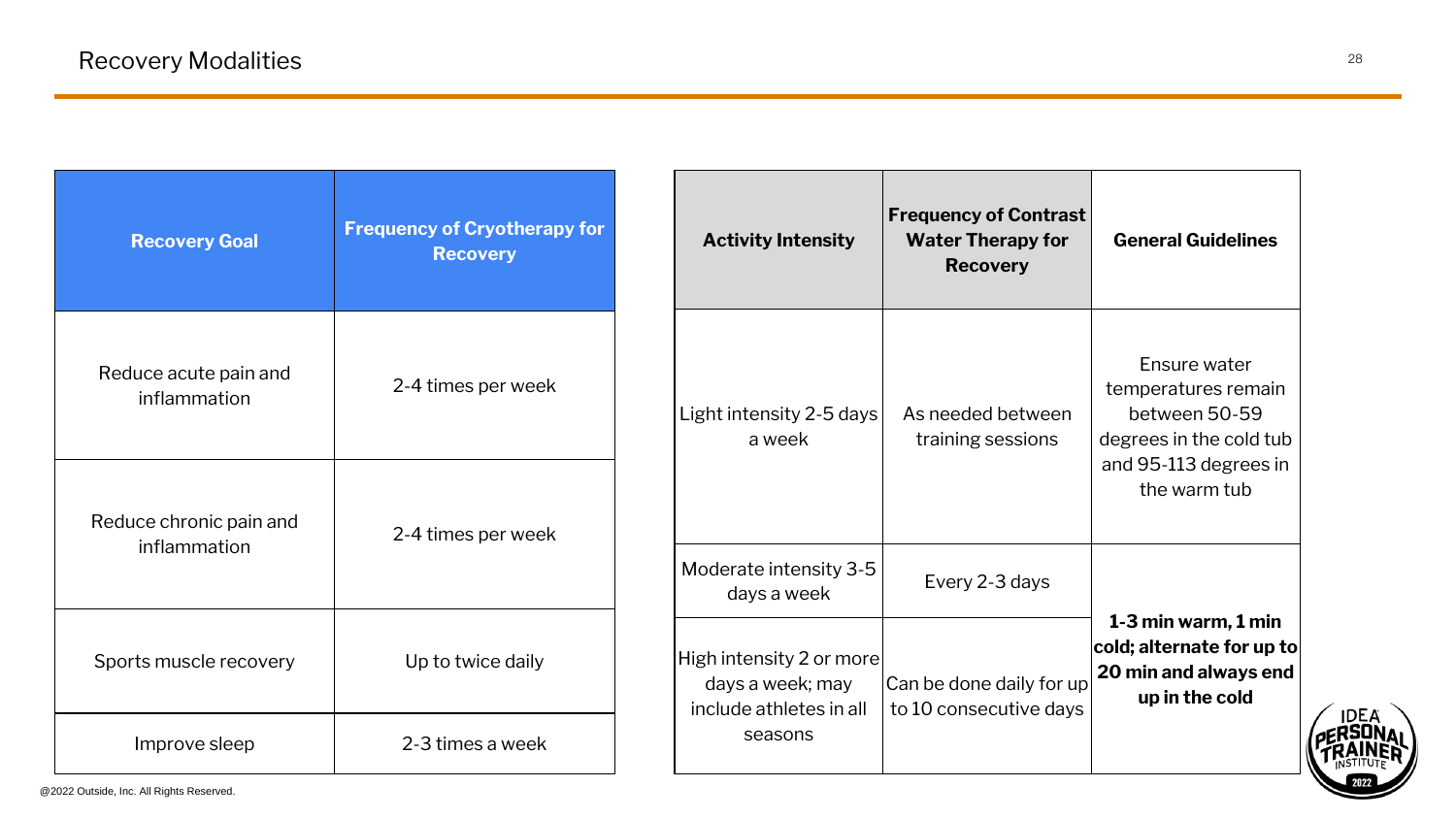● Often overlooked as a rest and recovery tool. • Can be as simple as sitting still, free of interruptions for a few

# Meditation

**Activit** 

 $M$ editation

Visualization

#### Recovery Modalities <sup>29</sup>

• The point is to relax, focus on breath and promote the production of alpha and theta waves.



| <b>CV</b> | <b>Frequency of Mindfulness Activity for</b><br><b>Recovery</b>       |
|-----------|-----------------------------------------------------------------------|
|           | As needed; 20-45 min daily                                            |
|           | As needed; 5-10 min daily                                             |
|           | As needed; up to 5-6 times a week for up to 90<br>minutes per session |



Yoga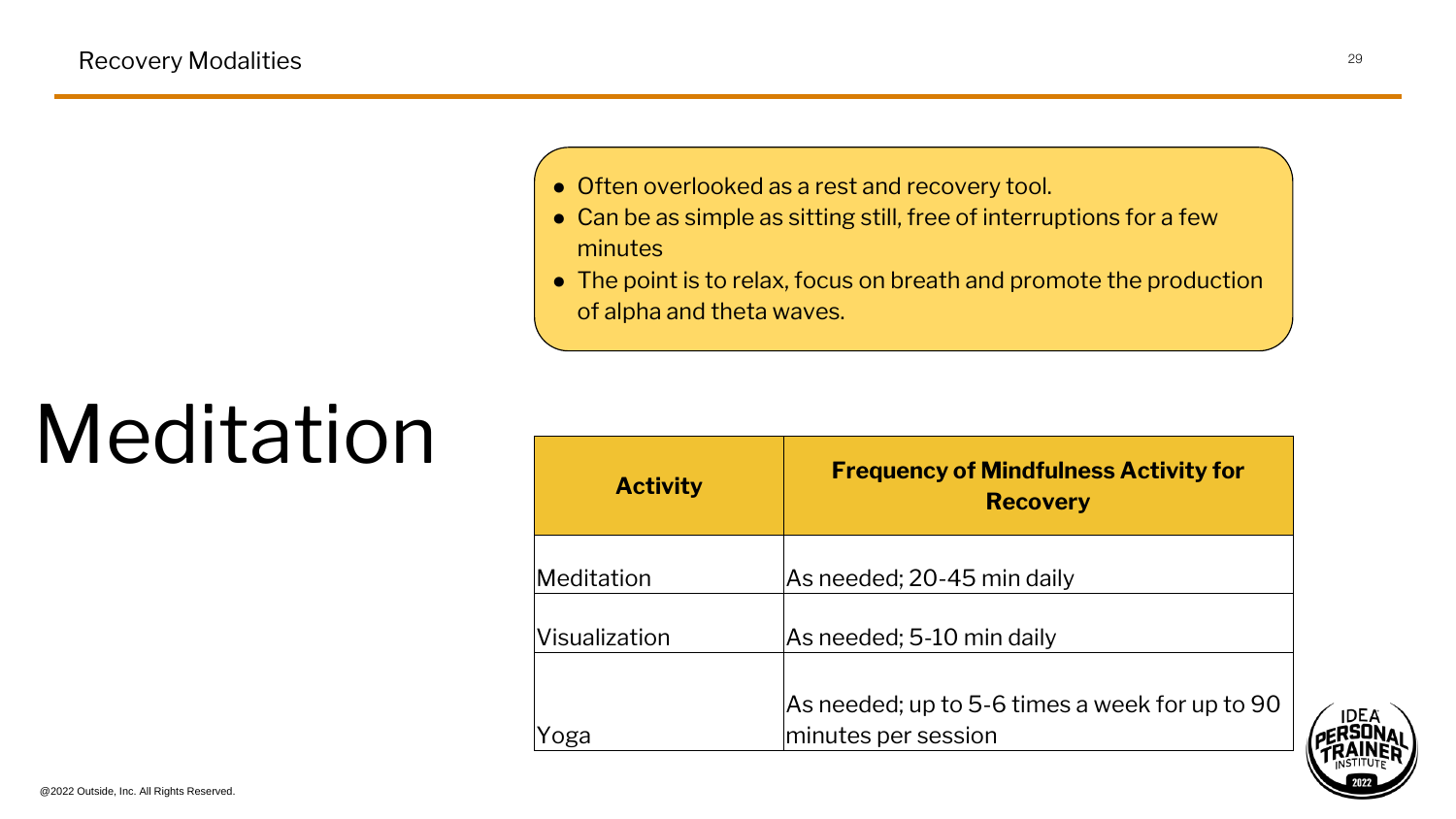## Wearable **Technology**

• Market grew 30% in 2020 alone. ● Expected to grow to \$70 billion by 2025 ● More coaches and trainers are accessing the data of their clients and

• There can be a number of reasons that a person's biometrics may fall

● Pay attention to data over time.

- Heart rate
- Respiration rate
- Blood Oxygen/SPO2
- Movement tracking
- Sleep tracking
- Brain Metrics
- Hydration
- Body temperature
- Heart rate variability



- 
- 
- athletes.
- Not all data is accurate
- outside of the norm
- 

#### **Metrics:**